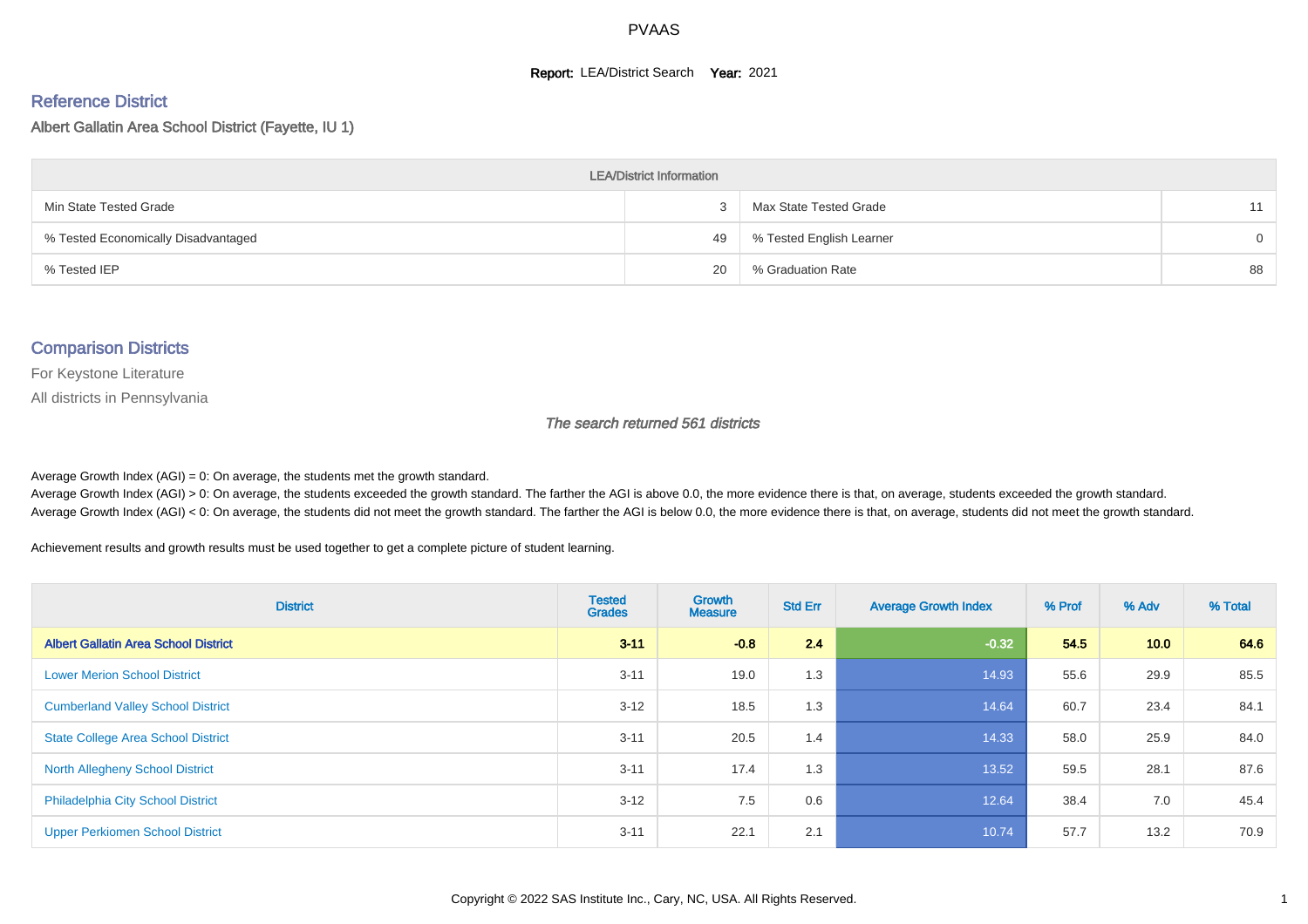| <b>District</b>                             | <b>Tested</b><br><b>Grades</b> | <b>Growth</b><br><b>Measure</b> | <b>Std Err</b> | <b>Average Growth Index</b> | % Prof | % Adv   | % Total |
|---------------------------------------------|--------------------------------|---------------------------------|----------------|-----------------------------|--------|---------|---------|
| <b>Albert Gallatin Area School District</b> | $3 - 11$                       | $-0.8$                          | 2.4            | $-0.32$                     | 54.5   | 10.0    | 64.6    |
| Downingtown Area School District            | $3 - 11$                       | 12.1                            | 1.1            | 10.67                       | 60.0   | 23.5    | 83.6    |
| <b>Upper Saint Clair School District</b>    | $3 - 11$                       | 18.5                            | 1.7            | 10.65                       | 61.8   | 30.1    | 91.9    |
| <b>West Chester Area School District</b>    | $3 - 11$                       | 12.6                            | 1.2            | 10.38                       | 66.8   | 20.2    | 87.0    |
| <b>Norwin School District</b>               | $3 - 11$                       | 18.0                            | 1.7            | 10.37                       | 58.5   | 27.0    | 85.4    |
| <b>Dallastown Area School District</b>      | $3 - 11$                       | 13.5                            | 1.5            | 8.84                        | 56.0   | 17.9    | 73.8    |
| <b>Upper Dublin School District</b>         | $3 - 12$                       | 15.4                            | 1.8            | 8.53                        | 60.8   | 24.8    | 85.6    |
| <b>North Penn School District</b>           | $3 - 11$                       | 9.1                             | 1.1            | 8.36                        | 55.8   | 17.0    | 72.8    |
| <b>Souderton Area School District</b>       | $3 - 11$                       | 12.4                            | 1.5            | 8.28                        | 61.7   | 15.2    | 76.9    |
| <b>Colonial School District</b>             | $3 - 11$                       | 14.0                            | 1.7            | 8.21                        | 60.2   | 19.6    | 79.8    |
| <b>Bethlehem Area School District</b>       | $3 - 11$                       | 9.3                             | 1.1            | 8.15                        | 44.7   | 12.0    | 56.7    |
| <b>Springfield School District</b>          | $3 - 11$                       | 13.8                            | 1.7            | 7.99                        | 60.9   | 21.5    | 82.4    |
| <b>Great Valley School District</b>         | $3 - 11$                       | 15.0                            | 1.9            | 7.98                        | 50.0   | 35.0    | 85.0    |
| Northern York County School District        | $3 - 11$                       | 15.6                            | 2.0            | 7.98                        | 57.4   | 11.5    | 68.8    |
| <b>Pennsbury School District</b>            | $3 - 11$                       | 11.7                            | 1.5            | 7.90                        | 60.1   | 21.3    | 81.3    |
| <b>Tyrone Area School District</b>          | $3 - 12$                       | 19.7                            | 2.5            | 7.87                        | 60.4   | 16.7    | 77.1    |
| <b>Penn-Trafford School District</b>        | $3 - 11$                       | 13.4                            | 1.7            | 7.87                        | 62.3   | 21.9    | 84.2    |
| <b>Council Rock School District</b>         | $3 - 11$                       | 8.9                             | 1.2            | 7.65                        | 62.8   | 16.6    | 79.4    |
| <b>Upper Merion Area School District</b>    | $3 - 11$                       | 15.3                            | 2.0            | 7.62                        | 59.3   | 19.3    | 78.6    |
| Pennsylvania Cyber Charter School           | $3 - 11$                       | 11.6                            | 1.5            | 7.54                        | 46.3   | $5.0\,$ | 51.3    |
| <b>Valley View School District</b>          | $3 - 11$                       | 18.1                            | 2.4            | 7.42                        | 53.7   | 14.7    | 68.4    |
| <b>Reading School District</b>              | $3 - 11$                       | 10.1                            | 1.4            | 7.25                        | 24.7   | 2.4     | 27.2    |
| <b>Central York School District</b>         | $3 - 12$                       | 12.3                            | 1.7            | 7.20                        | 55.5   | 11.5    | 67.0    |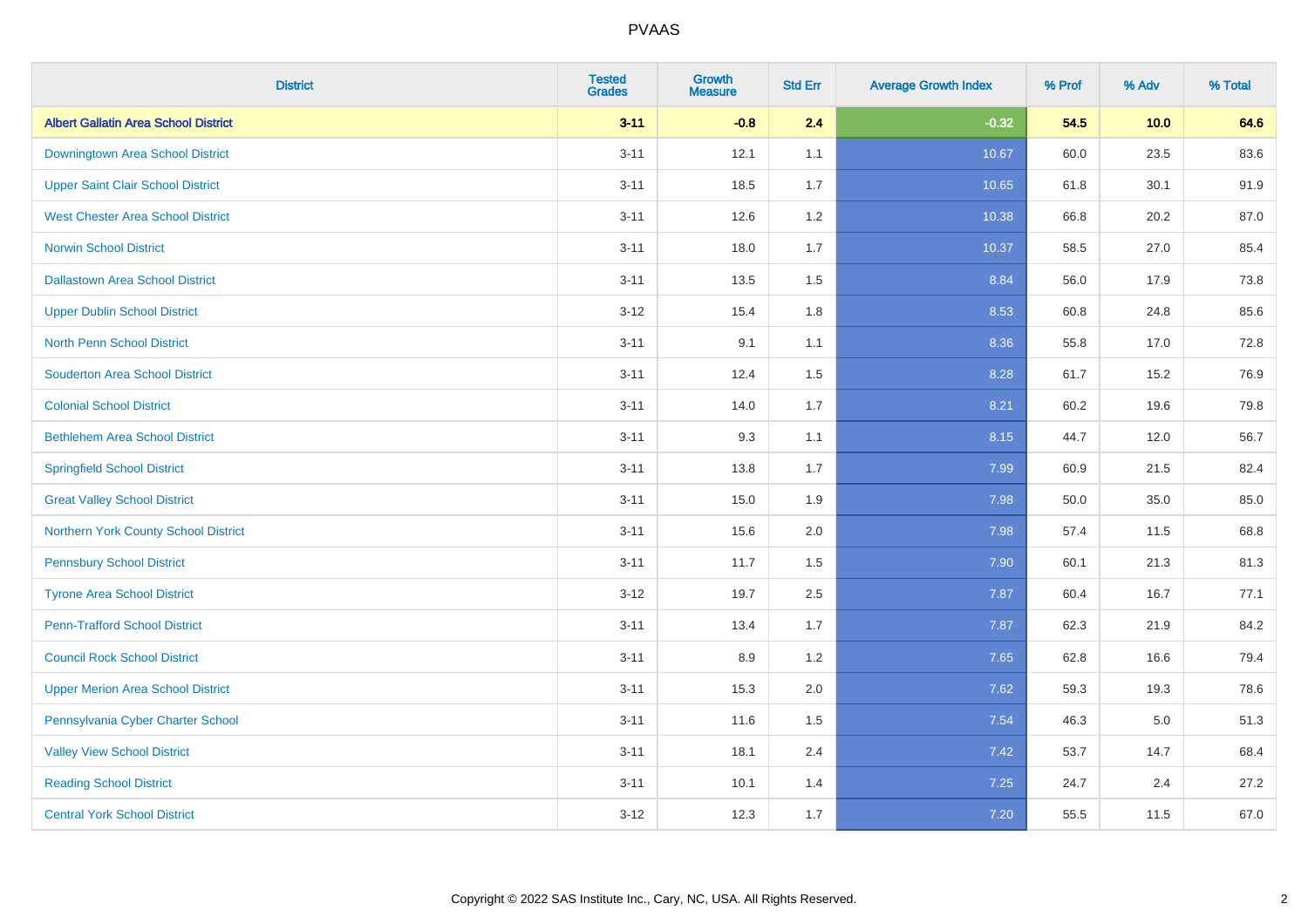| <b>District</b>                               | <b>Tested</b><br><b>Grades</b> | <b>Growth</b><br><b>Measure</b> | <b>Std Err</b> | <b>Average Growth Index</b> | % Prof | % Adv | % Total |
|-----------------------------------------------|--------------------------------|---------------------------------|----------------|-----------------------------|--------|-------|---------|
| <b>Albert Gallatin Area School District</b>   | $3 - 11$                       | $-0.8$                          | 2.4            | $-0.32$                     | 54.5   | 10.0  | 64.6    |
| <b>Delaware Valley School District</b>        | $3 - 11$                       | 12.6                            | 1.8            | 6.93                        | 55.2   | 16.2  | 71.4    |
| <b>Southern York County School District</b>   | $3 - 11$                       | 14.2                            | 2.1            | 6.91                        | 55.1   | 18.1  | 73.1    |
| <b>Wissahickon School District</b>            | $3 - 10$                       | 12.5                            | 1.8            | 6.85                        | 58.3   | 22.4  | 80.7    |
| <b>Hazleton Area School District</b>          | $3 - 11$                       | 9.6                             | 1.4            | 6.77                        | 45.0   | 7.8   | 52.9    |
| <b>Garnet Valley School District</b>          | $3 - 10$                       | 10.9                            | 1.7            | 6.53                        | 67.1   | 19.0  | 86.1    |
| <b>Derry Township School District</b>         | $3 - 10$                       | 12.8                            | 2.0            | 6.39                        | 54.8   | 25.8  | 80.6    |
| <b>Deer Lakes School District</b>             | $3 - 11$                       | 17.0                            | 2.7            | 6.32                        | 61.5   | 16.4  | 77.9    |
| <b>Pine-Richland School District</b>          | $3 - 11$                       | 11.5                            | 1.8            | 6.31                        | 60.6   | 24.4  | 85.0    |
| <b>Abington Heights School District</b>       | $3 - 11$                       | 13.5                            | 2.2            | 6.27                        | 58.3   | 16.2  | 74.5    |
| <b>Avon Grove School District</b>             | $3 - 10$                       | 10.0                            | 1.6            | 6.26                        | 56.3   | 18.6  | 74.9    |
| <b>Ridley School District</b>                 | $3 - 12$                       | 10.0                            | 1.6            | 6.10                        | 45.6   | 8.2   | 53.8    |
| <b>Saucon Valley School District</b>          | $3 - 11$                       | 14.7                            | 2.5            | 5.98                        | 48.7   | 20.2  | 69.0    |
| <b>Wilson School District</b>                 | $3 - 12$                       | $8.8\,$                         | 1.5            | 5.96                        | 52.6   | 14.6  | 67.2    |
| <b>Mountain View School District</b>          | $3 - 11$                       | 20.9                            | 3.5            | 5.91                        | 57.8   | 20.3  | 78.1    |
| <b>Fleetwood Area School District</b>         | $3 - 10$                       | 12.2                            | 2.2            | 5.68                        | 53.5   | 11.6  | 65.2    |
| <b>Unionville-Chadds Ford School District</b> | $3 - 11$                       | 17.1                            | 3.1            | 5.51                        | 68.1   | 13.2  | 81.3    |
| <b>Mifflin County School District</b>         | $3 - 11$                       | 9.1                             | 1.7            | 5.49                        | 47.1   | 6.7   | 53.8    |
| Fox Chapel Area School District               | $3 - 11$                       | 9.8                             | 1.8            | 5.36                        | 56.6   | 28.6  | 85.2    |
| <b>Haverford Township School District</b>     | $3 - 11$                       | 8.0                             | 1.5            | 5.27                        | 53.0   | 25.5  | 78.6    |
| <b>Cocalico School District</b>               | $3 - 11$                       | 10.6                            | 2.0            | 5.18                        | 50.8   | 14.1  | 64.8    |
| <b>City CHS</b>                               | $10 - 11$                      | 13.6                            | 2.7            | 5.12                        | 45.8   | 3.0   | 48.8    |
| <b>Cornwall-Lebanon School District</b>       | $3 - 11$                       | 8.3                             | 1.6            | 5.08                        | 47.2   | 8.4   | 55.6    |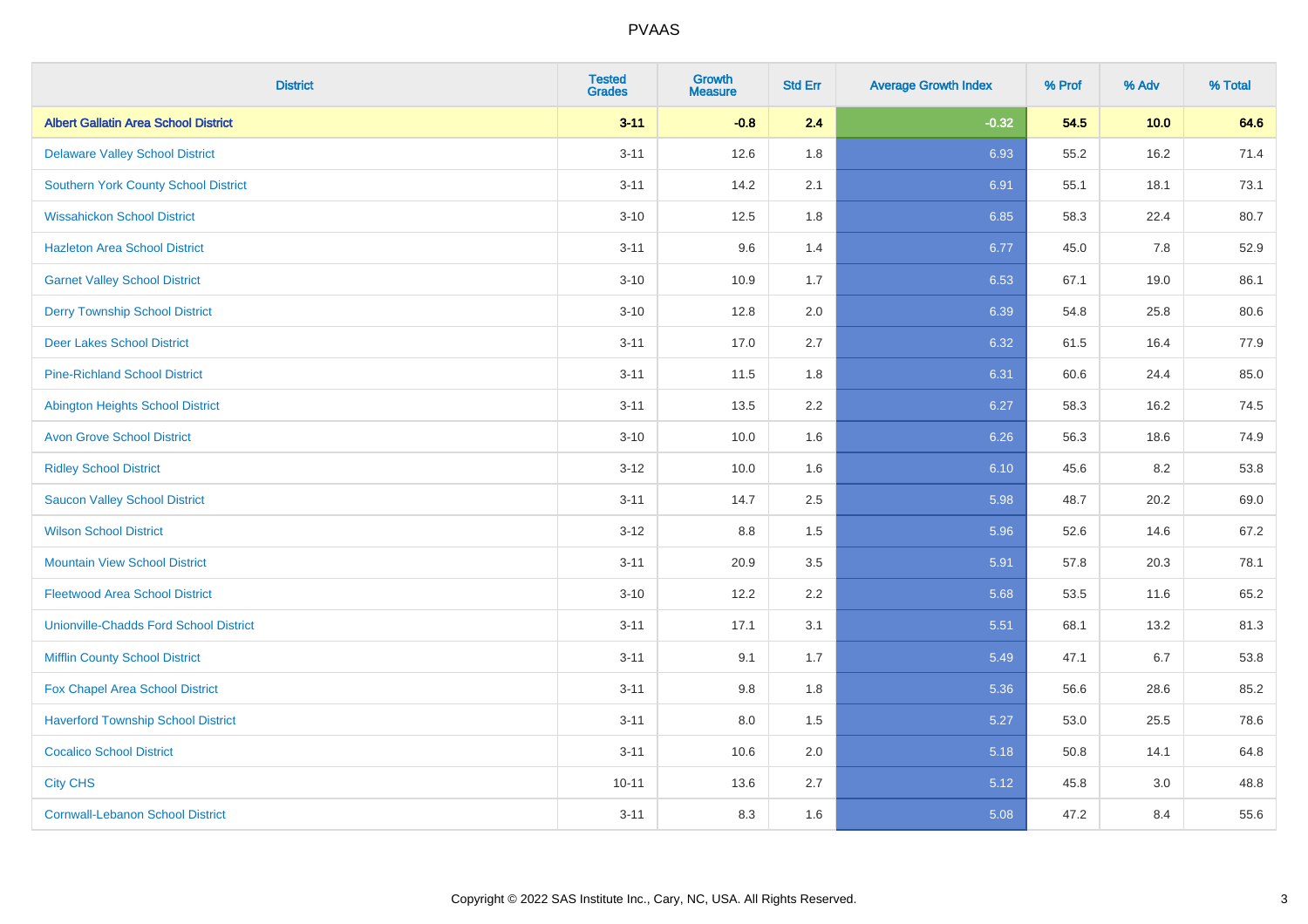| <b>District</b>                                    | <b>Tested</b><br><b>Grades</b> | <b>Growth</b><br><b>Measure</b> | <b>Std Err</b> | <b>Average Growth Index</b> | % Prof | % Adv | % Total |
|----------------------------------------------------|--------------------------------|---------------------------------|----------------|-----------------------------|--------|-------|---------|
| <b>Albert Gallatin Area School District</b>        | $3 - 11$                       | $-0.8$                          | 2.4            | $-0.32$                     | 54.5   | 10.0  | 64.6    |
| <b>West Perry School District</b>                  | $3 - 11$                       | 12.5                            | 2.5            | 4.99                        | 56.6   | 8.4   | 65.0    |
| <b>York Suburban School District</b>               | $3 - 11$                       | 10.1                            | 2.1            | 4.91                        | 53.5   | 27.8  | 81.3    |
| <b>Commonwealth Charter Academy Charter School</b> | $3 - 10$                       | 9.1                             | 1.9            | 4.90                        | 47.2   | 9.1   | 56.3    |
| Shippensburg Area School District                  | $3 - 11$                       | 9.3                             | 1.9            | 4.84                        | 53.1   | 10.2  | 63.3    |
| Penns Valley Area School District                  | $3 - 12$                       | 14.0                            | 2.9            | 4.80                        | 41.9   | 23.1  | 65.0    |
| <b>Fort Leboeuf School District</b>                | $3 - 11$                       | 11.7                            | 2.5            | 4.73                        | 48.5   | 21.1  | 69.6    |
| <b>Conestoga Valley School District</b>            | $3 - 11$                       | 8.7                             | 1.8            | 4.69                        | 60.3   | 13.5  | 73.8    |
| <b>Derry Area School District</b>                  | $3 - 11$                       | 13.2                            | 2.8            | 4.69                        | 60.0   | 12.5  | 72.5    |
| <b>Littlestown Area School District</b>            | $3 - 11$                       | 11.4                            | 2.5            | 4.62                        | 55.2   | 10.4  | 65.6    |
| <b>Upper Darby School District</b>                 | $3 - 12$                       | 6.9                             | 1.5            | 4.62                        | 45.0   | 6.7   | 51.7    |
| Pocono Mountain School District                    | $3 - 12$                       | $6.8\,$                         | 1.5            | 4.62                        | 45.8   | 5.0   | 50.7    |
| Northern Bedford County School District            | $3 - 11$                       | 16.5                            | 3.6            | 4.58                        | 51.7   | 20.0  | 71.7    |
| <b>Spring-Ford Area School District</b>            | $3 - 11$                       | 6.0                             | 1.3            | 4.46                        | 60.8   | 16.5  | 77.4    |
| <b>Iroquois School District</b>                    | $3 - 11$                       | 13.1                            | 3.0            | 4.35                        | 48.2   | 7.8   | 56.0    |
| <b>Parkland School District</b>                    | $3 - 11$                       | 5.3                             | 1.2            | 4.30                        | 58.0   | 22.3  | 80.4    |
| <b>Centennial School District</b>                  | $3 - 10$                       | 7.1                             | 1.7            | 4.29                        | 50.1   | 8.7   | 58.9    |
| <b>Moon Area School District</b>                   | $3 - 11$                       | 8.2                             | 1.9            | 4.25                        | 58.7   | 18.5  | 77.2    |
| <b>Montoursville Area School District</b>          | $3 - 12$                       | 10.8                            | 2.5            | 4.24                        | 44.6   | 20.1  | 64.8    |
| <b>Greenwood School District</b>                   | $3 - 11$                       | 15.9                            | 3.9            | 4.11                        | 50.0   | 25.0  | 75.0    |
| <b>Greater Nanticoke Area School District</b>      | $3-12$                         | 11.2                            | 2.8            | 4.01                        | 38.0   | 12.4  | 50.4    |
| <b>William Penn School District</b>                | $3 - 12$                       | 8.3                             | 2.1            | 3.99                        | 35.6   | 3.0   | 38.7    |
| Lake-Lehman School District                        | $3 - 11$                       | 10.8                            | 2.7            | 3.93                        | 55.3   | 7.9   | 63.2    |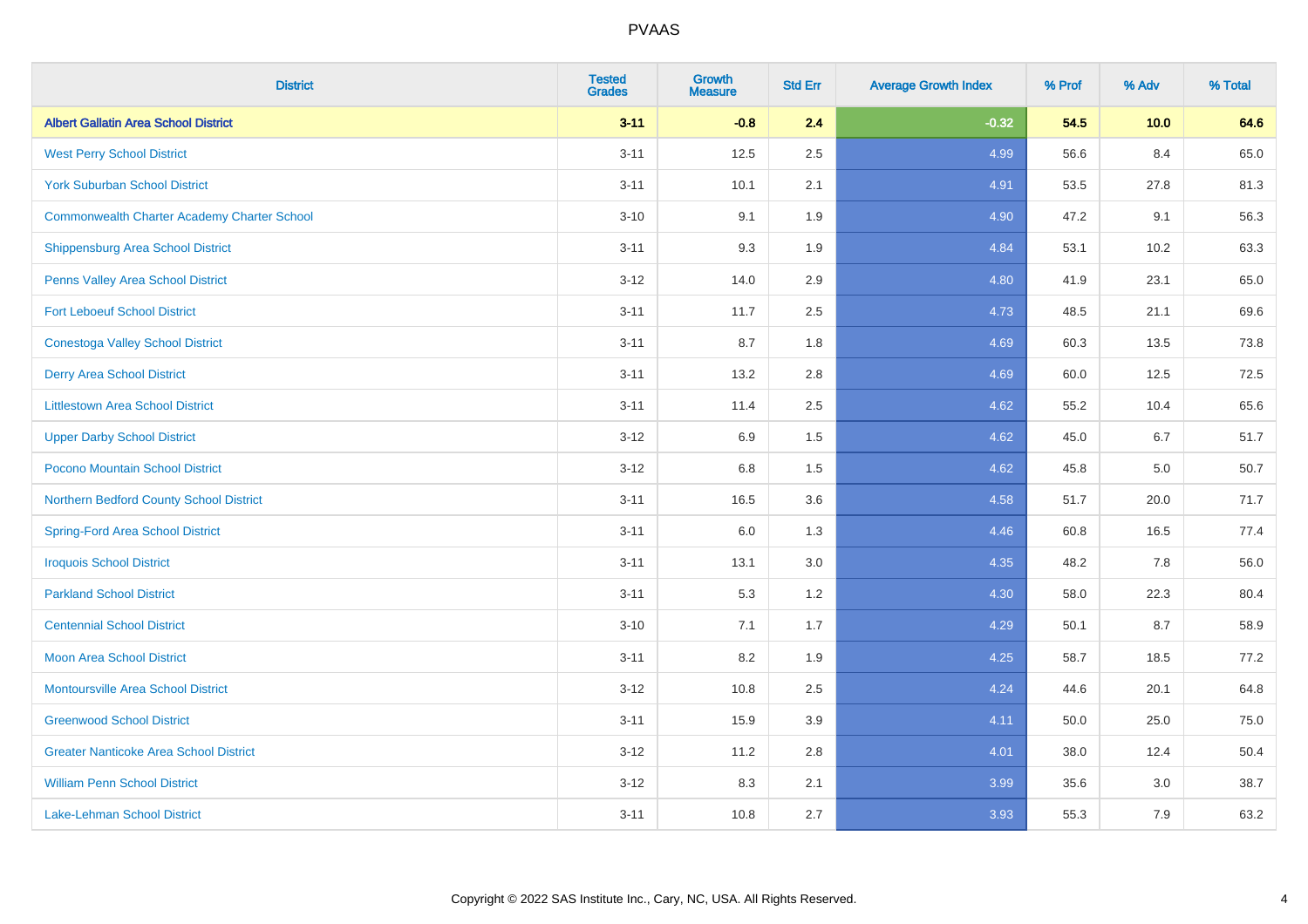| <b>District</b>                               | <b>Tested</b><br><b>Grades</b> | <b>Growth</b><br><b>Measure</b> | <b>Std Err</b> | <b>Average Growth Index</b> | % Prof | % Adv   | % Total  |
|-----------------------------------------------|--------------------------------|---------------------------------|----------------|-----------------------------|--------|---------|----------|
| <b>Albert Gallatin Area School District</b>   | $3 - 11$                       | $-0.8$                          | 2.4            | $-0.32$                     | 54.5   | 10.0    | 64.6     |
| <b>Freeport Area School District</b>          | $3 - 10$                       | 9.7                             | 2.5            | 3.91                        | 57.5   | 17.8    | 75.3     |
| <b>Allentown City School District</b>         | $3 - 12$                       | 5.3                             | 1.4            | 3.88                        | 25.3   | 2.7     | 28.0     |
| <b>Eastern Lebanon County School District</b> | $3 - 11$                       | 8.6                             | 2.2            | 3.84                        | 48.8   | 11.4    | 60.3     |
| <b>Octorara Area School District</b>          | $3 - 11$                       | 9.1                             | 2.4            | 3.82                        | 52.1   | 8.5     | 60.6     |
| <b>Midd-West School District</b>              | $3 - 11$                       | 10.3                            | 2.7            | 3.80                        | 58.0   | 13.4    | 71.4     |
| <b>Mckeesport Area School District</b>        | $3 - 12$                       | 9.0                             | 2.4            | 3.72                        | 31.0   | 4.5     | 35.5     |
| <b>Eastern York School District</b>           | $3 - 11$                       | 9.6                             | 2.6            | 3.71                        | 56.3   | 12.6    | 68.9     |
| <b>Hamburg Area School District</b>           | $3 - 11$                       | 8.9                             | 2.5            | 3.63                        | 43.5   | 8.2     | 51.7     |
| <b>West Shore School District</b>             | $3 - 12$                       | 5.0                             | 1.4            | 3.59                        | 54.2   | 9.4     | 63.6     |
| Selinsgrove Area School District              | $3 - 12$                       | 8.3                             | 2.3            | 3.54                        | 56.8   | 10.0    | 66.8     |
| Pen Argyl Area School District                | $3 - 12$                       | 9.2                             | 2.7            | 3.46                        | 50.0   | 12.6    | 62.6     |
| Ambridge Area School District                 | $3 - 12$                       | 9.1                             | 2.6            | 3.46                        | 50.4   | 10.7    | 61.1     |
| <b>Whitehall-Coplay School District</b>       | $3 - 11$                       | 6.1                             | 1.8            | 3.45                        | 49.3   | 7.4     | 56.6     |
| <b>School Lane Charter School</b>             | $3 - 11$                       | 12.4                            | 3.6            | 3.43                        | 59.1   | $9.8\,$ | 68.9     |
| Pennsylvania Virtual Charter School           | $3 - 11$                       | 11.8                            | $3.5\,$        | 3.37                        | 56.5   | 11.1    | 67.6     |
| Mastery Charter School - Hardy Williams       | $3 - 11$                       | 11.4                            | 3.4            | 3.33                        | 44.3   | 5.7     | $50.0\,$ |
| <b>Central Dauphin School District</b>        | $3 - 11$                       | 4.4                             | 1.3            | 3.32                        | 53.3   | 7.4     | 60.7     |
| Mechanicsburg Area School District            | $3 - 11$                       | 5.9                             | 1.8            | 3.29                        | 57.2   | 13.7    | 70.9     |
| <b>East Penn School District</b>              | $3 - 11$                       | 4.1                             | 1.3            | 3.27                        | 55.8   | 11.5    | 67.3     |
| <b>Tech Freire Charter School</b>             | $9 - 11$                       | 9.3                             | 2.9            | 3.26                        | 18.0   | 1.1     | 19.1     |
| <b>Wayne Highlands School District</b>        | $3 - 11$                       | 7.8                             | 2.4            | 3.23                        | 52.3   | 13.1    | 65.4     |
| <b>Sayre Area School District</b>             | $3 - 11$                       | 11.2                            | 3.5            | 3.20                        | 52.2   | 7.5     | 59.7     |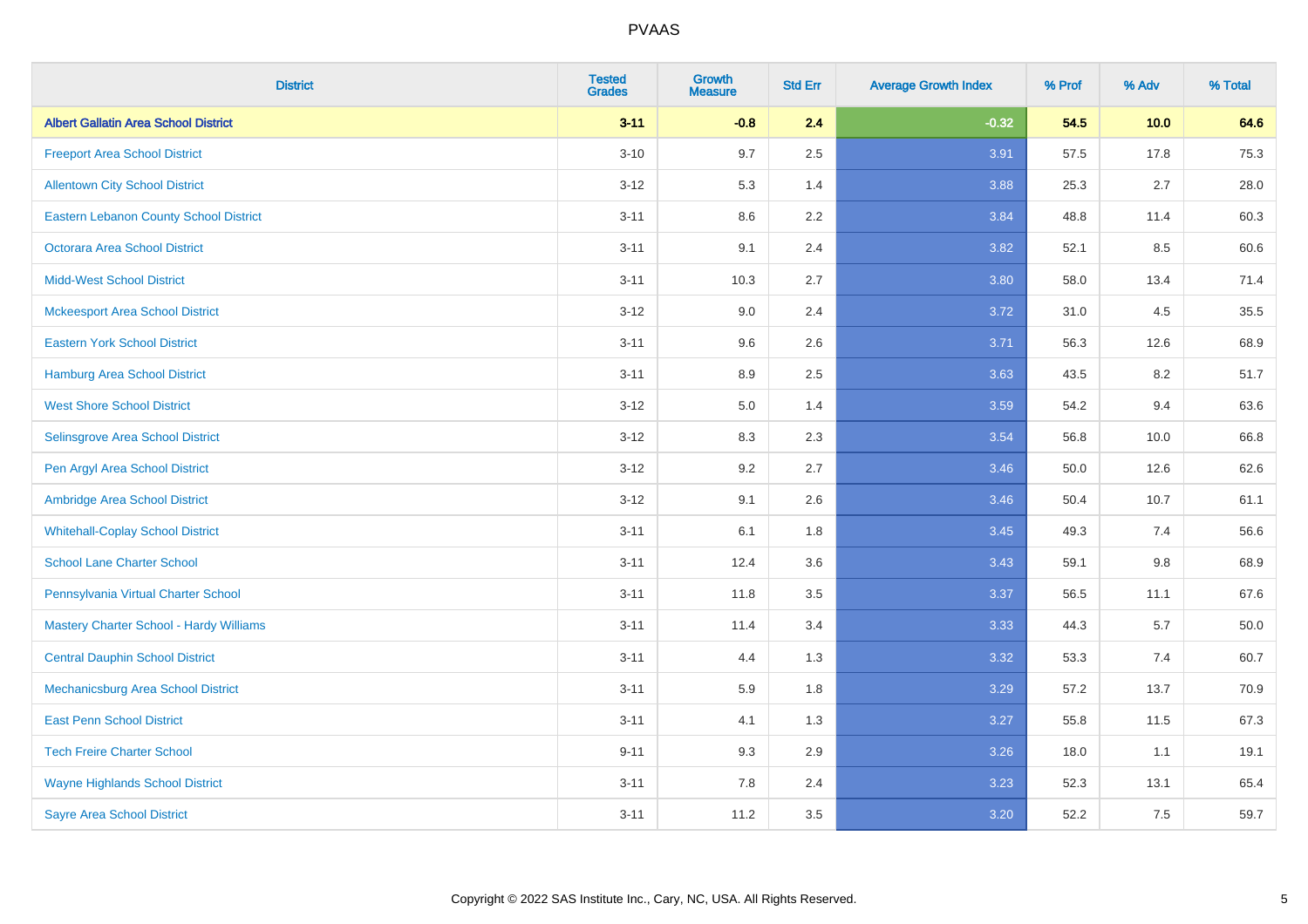| <b>District</b>                                | <b>Tested</b><br><b>Grades</b> | <b>Growth</b><br><b>Measure</b> | <b>Std Err</b> | <b>Average Growth Index</b> | % Prof | % Adv | % Total |
|------------------------------------------------|--------------------------------|---------------------------------|----------------|-----------------------------|--------|-------|---------|
| <b>Albert Gallatin Area School District</b>    | $3 - 11$                       | $-0.8$                          | 2.4            | $-0.32$                     | 54.5   | 10.0  | 64.6    |
| <b>Jamestown Area School District</b>          | $3 - 11$                       | 13.5                            | 4.2            | 3.19                        | 64.4   | 13.3  | 77.8    |
| <b>Bethel Park School District</b>             | $3 - 11$                       | 5.6                             | 1.8            | 3.18                        | 65.3   | 18.6  | 83.9    |
| <b>Avon Grove Charter School</b>               | $3 - 11$                       | 9.0                             | 2.9            | 3.13                        | 58.8   | 16.7  | 75.5    |
| <b>Ephrata Area School District</b>            | $3 - 11$                       | 5.6                             | 1.8            | 3.12                        | 54.7   | 9.5   | 64.2    |
| <b>Connellsville Area School District</b>      | $3 - 11$                       | 6.1                             | 2.0            | 3.05                        | 45.4   | 7.8   | 53.2    |
| Northern Cambria School District               | $3 - 11$                       | 10.0                            | 3.3            | 3.04                        | 47.4   | 5.1   | 52.6    |
| Saint Marys Area School District               | $3 - 11$                       | 7.8                             | 2.6            | 3.04                        | 57.0   | 8.2   | 65.2    |
| <b>Cranberry Area School District</b>          | $3 - 12$                       | 9.2                             | 3.0            | 3.04                        | 47.5   | 10.2  | 57.6    |
| Northeastern York School District              | $3 - 11$                       | 5.9                             | 2.0            | 3.03                        | 51.1   | 16.6  | 67.6    |
| <b>Neshaminy School District</b>               | $3 - 11$                       | 4.0                             | 1.3            | 3.02                        | 58.7   | 9.5   | 68.2    |
| Palmyra Area School District                   | $3 - 11$                       | 5.6                             | 1.9            | 2.96                        | 56.4   | 15.6  | 72.0    |
| <b>Montgomery Area School District</b>         | $3 - 11$                       | 10.7                            | 3.6            | 2.96                        | 48.7   | 12.4  | 61.1    |
| <b>Dover Area School District</b>              | $3-12$                         | 6.0                             | 2.1            | 2.94                        | 52.2   | 6.0   | 58.2    |
| <b>Daniel Boone Area School District</b>       | $3 - 12$                       | 5.7                             | 2.0            | 2.88                        | 51.0   | 11.5  | 62.6    |
| <b>Stroudsburg Area School District</b>        | $3 - 11$                       | 5.5                             | 1.9            | 2.88                        | 48.1   | 4.2   | 52.3    |
| Hollidaysburg Area School District             | $3 - 11$                       | 6.0                             | 2.1            | 2.88                        | 57.1   | 12.3  | 69.4    |
| <b>Hempfield Area School District</b>          | $3 - 12$                       | 4.6                             | 1.6            | 2.86                        | 53.5   | 20.1  | 73.6    |
| <b>Jenkintown School District</b>              | $3 - 11$                       | 12.5                            | 4.4            | 2.84                        | 54.6   | 29.6  | 84.1    |
| Lehigh Valley Charter High School For The Arts | $9 - 10$                       | 7.3                             | 2.6            | 2.82                        | 62.3   | 18.2  | 80.5    |
| <b>Peters Township School District</b>         | $3 - 11$                       | 5.0                             | 1.8            | 2.76                        | 59.8   | 26.1  | 85.9    |
| <b>Warwick School District</b>                 | $3 - 11$                       | 5.2                             | 1.9            | 2.76                        | 46.4   | 17.0  | 63.3    |
| <b>Mars Area School District</b>               | $3 - 10$                       | 5.7                             | 2.1            | 2.75                        | 57.9   | 18.2  | 76.1    |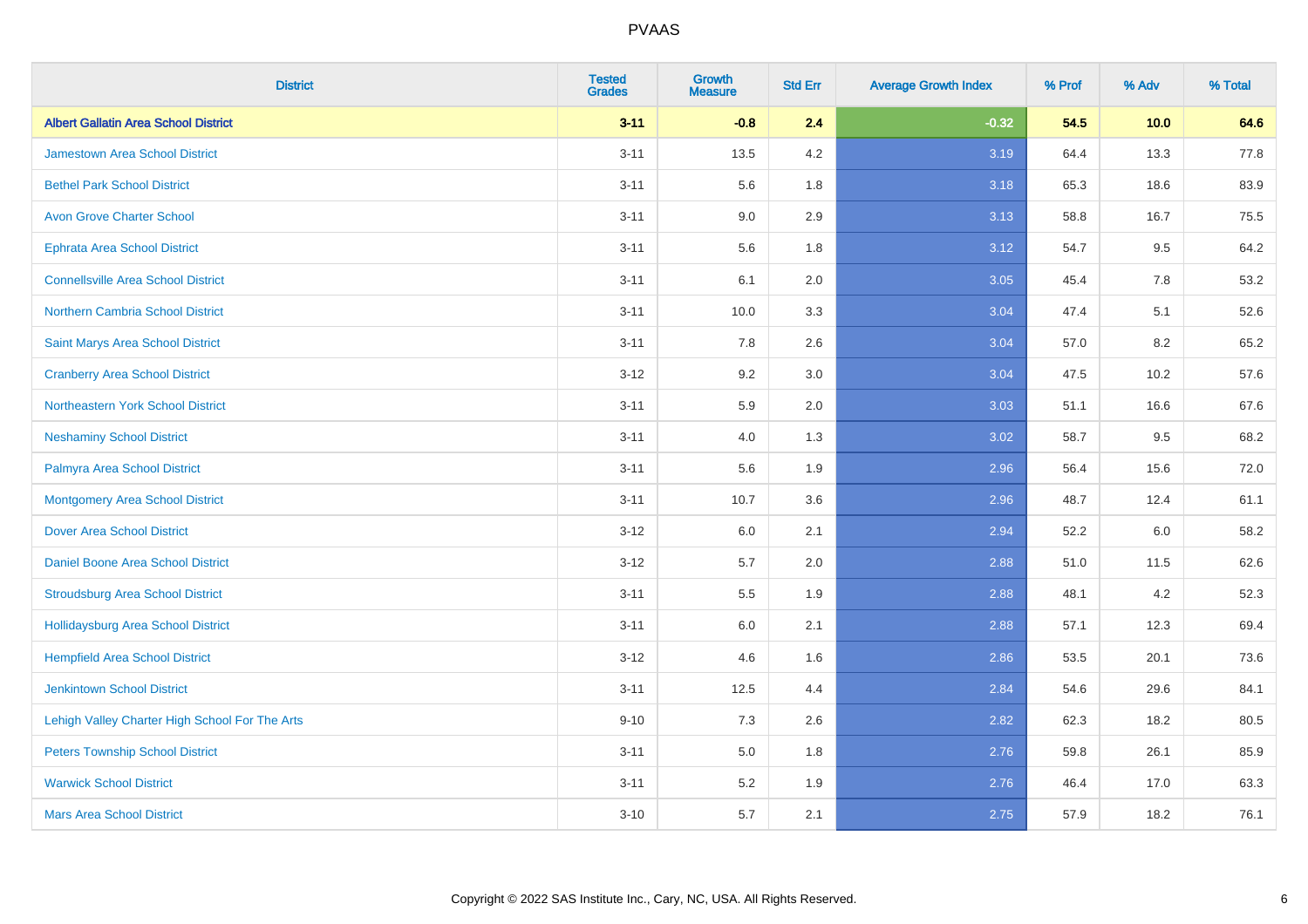| <b>District</b>                             | <b>Tested</b><br><b>Grades</b> | <b>Growth</b><br><b>Measure</b> | <b>Std Err</b> | <b>Average Growth Index</b> | % Prof | % Adv | % Total |
|---------------------------------------------|--------------------------------|---------------------------------|----------------|-----------------------------|--------|-------|---------|
| <b>Albert Gallatin Area School District</b> | $3 - 11$                       | $-0.8$                          | 2.4            | $-0.32$                     | 54.5   | 10.0  | 64.6    |
| <b>Homer-Center School District</b>         | $3 - 11$                       | 9.7                             | 3.6            | 2.70                        | 45.1   | 17.2  | 62.3    |
| Multicultural Academy Charter School        | $9 - 11$                       | 9.5                             | 3.5            | 2.69                        | 22.0   | 0.0   | 22.0    |
| <b>Wyalusing Area School District</b>       | $3-12$                         | 8.8                             | 3.3            | 2.68                        | 54.6   | 11.7  | 66.2    |
| <b>Spring Grove Area School District</b>    | $3 - 11$                       | 5.6                             | 2.1            | 2.68                        | 55.1   | 15.0  | 70.1    |
| <b>Kennett Consolidated School District</b> | $3 - 11$                       | 4.8                             | 1.8            | 2.61                        | 52.5   | 10.7  | 63.2    |
| New Hope-Solebury School District           | $3 - 11$                       | 7.5                             | 2.9            | 2.57                        | 68.2   | 22.7  | 90.9    |
| <b>Penncrest School District</b>            | $3 - 11$                       | 5.7                             | 2.2            | 2.57                        | 47.2   | 7.1   | 54.3    |
| Renaissance Academy Charter School          | $3 - 11$                       | 8.3                             | 3.3            | 2.54                        | 45.6   | 22.8  | 68.4    |
| Northampton Area School District            | $3 - 11$                       | 4.0                             | 1.6            | 2.51                        | 52.3   | 10.8  | 63.1    |
| <b>Clarion Area School District</b>         | $3 - 11$                       | 10.3                            | 4.1            | 2.51                        | 45.4   | 14.6  | 60.0    |
| 21st Century Cyber Charter School           | $6 - 12$                       | 5.7                             | 2.3            | 2.50                        | 56.7   | 8.3   | 65.0    |
| <b>Shenandoah Valley School District</b>    | $3 - 11$                       | 9.7                             | 3.9            | 2.49                        | 28.3   | 5.0   | 33.3    |
| <b>Wilmington Area School District</b>      | $3 - 11$                       | 7.5                             | 3.0            | 2.48                        | 55.1   | 5.1   | 60.2    |
| <b>Bethlehem-Center School District</b>     | $3 - 10$                       | 8.1                             | 3.3            | 2.46                        | 35.1   | 1.4   | 36.5    |
| <b>Belmont Charter School</b>               | $3 - 10$                       | 16.0                            | 6.5            | 2.45                        | 64.3   | 0.0   | 64.3    |
| <b>Belle Vernon Area School District</b>    | $3 - 11$                       | 6.5                             | 2.6            | 2.44                        | 55.6   | 11.1  | 66.7    |
| <b>Wattsburg Area School District</b>       | $3 - 11$                       | 6.5                             | 2.7            | 2.43                        | 42.7   | 7.6   | 50.3    |
| People For People Charter School            | $3 - 12$                       | 13.3                            | 5.5            | 2.43                        | 13.5   | 0.0   | 13.5    |
| <b>New Foundations Charter School</b>       | $3 - 11$                       | 5.4                             | 2.2            | 2.41                        | 47.2   | 2.5   | 49.8    |
| <b>Hampton Township School District</b>     | $3 - 11$                       | 5.1                             | 2.2            | 2.35                        | 54.0   | 28.2  | 82.2    |
| <b>Franklin Area School District</b>        | $3 - 11$                       | 6.6                             | 2.8            | 2.34                        | 48.2   | 4.5   | 52.7    |
| <b>Governor Mifflin School District</b>     | $3 - 11$                       | 4.1                             | 1.8            | 2.33                        | 42.5   | 7.2   | 49.7    |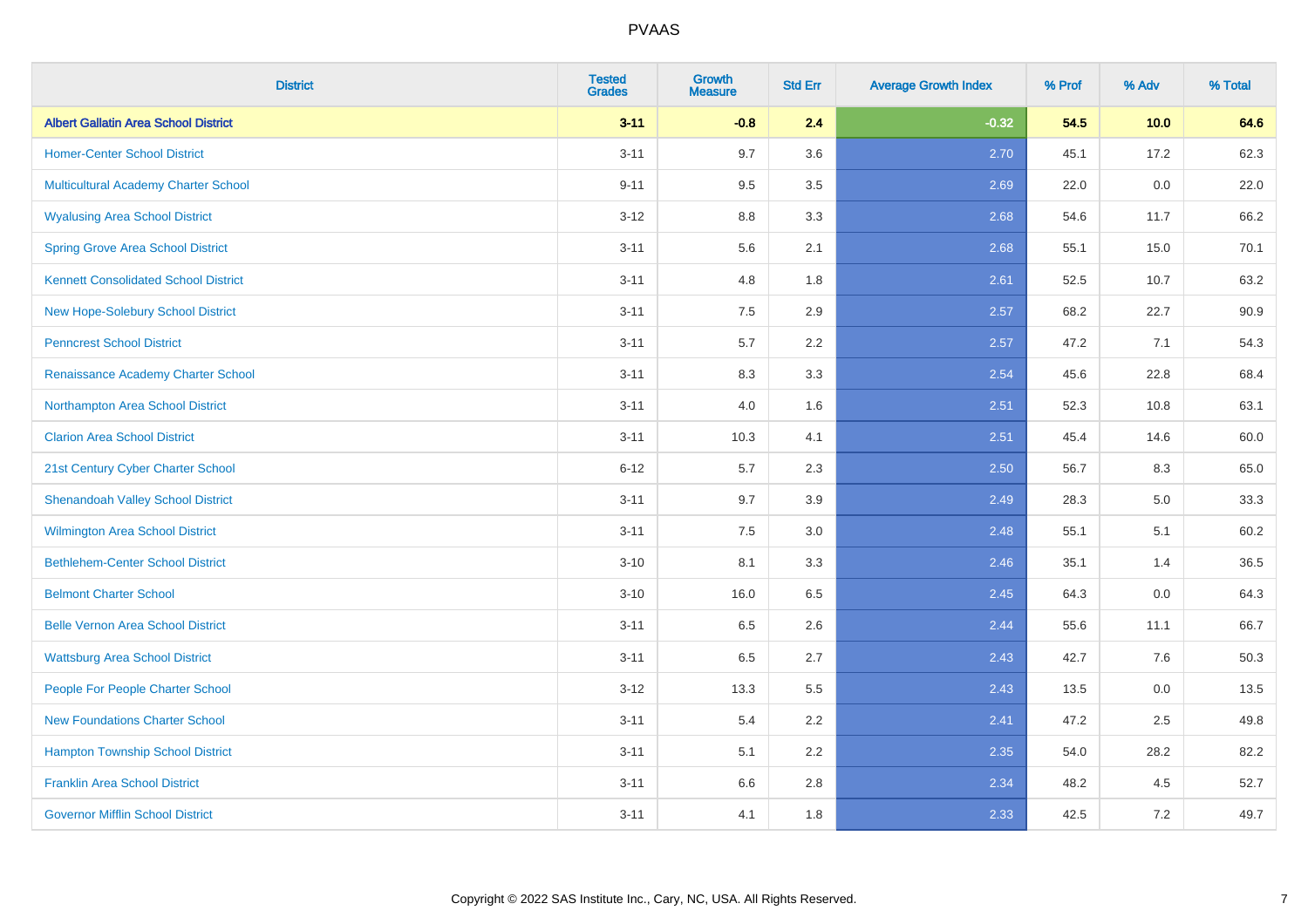| <b>District</b>                                        | <b>Tested</b><br><b>Grades</b> | <b>Growth</b><br><b>Measure</b> | <b>Std Err</b> | <b>Average Growth Index</b> | % Prof | % Adv | % Total |
|--------------------------------------------------------|--------------------------------|---------------------------------|----------------|-----------------------------|--------|-------|---------|
| <b>Albert Gallatin Area School District</b>            | $3 - 11$                       | $-0.8$                          | 2.4            | $-0.32$                     | 54.5   | 10.0  | 64.6    |
| <b>Collegium Charter School</b>                        | $3 - 10$                       | 5.9                             | 2.5            | 2.33                        | 38.1   | 7.9   | 46.0    |
| <b>Richland School District</b>                        | $3 - 11$                       | 6.7                             | 2.9            | 2.33                        | 62.2   | 19.2  | 81.4    |
| <b>Brookville Area School District</b>                 | $3 - 11$                       | 6.9                             | 3.0            | 2.30                        | 55.2   | 15.6  | 70.8    |
| <b>Wilson Area School District</b>                     | $3 - 11$                       | 6.0                             | 2.6            | 2.30                        | 48.7   | 8.5   | 57.2    |
| <b>Agora Cyber Charter School</b>                      | $3 - 11$                       | 5.8                             | 2.6            | 2.28                        | 42.8   | 6.6   | 49.4    |
| <b>Carbondale Area School District</b>                 | $3 - 10$                       | 7.4                             | 3.3            | 2.25                        | 56.6   | 2.6   | 59.2    |
| <b>Carlynton School District</b>                       | $3 - 11$                       | 7.3                             | 3.3            | 2.22                        | 41.0   | 10.5  | 51.6    |
| Lincoln Leadership Academy Charter School              | $3 - 12$                       | 14.2                            | 6.4            | 2.22                        | 23.5   | 0.0   | 23.5    |
| Pennsylvania Distance Learning Charter School          | $3 - 12$                       | 9.3                             | 4.2            | 2.22                        | 42.2   | 3.1   | 45.3    |
| <b>Allegheny Valley School District</b>                | $3 - 11$                       | 8.5                             | 3.9            | 2.17                        | 53.1   | 12.2  | 65.3    |
| Pennsylvania Leadership Charter School                 | $3 - 11$                       | 4.6                             | 2.2            | 2.13                        | 55.4   | 11.2  | 66.7    |
| Community Academy Of Philadelphia Charter School       | $3 - 11$                       | 5.8                             | 2.7            | 2.12                        | 26.7   | 0.9   | 27.6    |
| <b>Muhlenberg School District</b>                      | $3 - 10$                       | 4.0                             | 1.9            | 2.10                        | 34.2   | 2.6   | 36.8    |
| <b>Eastern Lancaster County School District</b>        | $3 - 12$                       | 4.5                             | 2.2            | 2.09                        | 46.3   | 11.4  | 57.6    |
| <b>Grove City Area School District</b>                 | $3 - 12$                       | 5.1                             | 2.4            | 2.09                        | 36.4   | 16.5  | 52.8    |
| <b>South Western School District</b>                   | $3 - 12$                       | 3.9                             | 1.9            | 2.08                        | 60.2   | 8.1   | 68.3    |
| <b>Keystone Oaks School District</b>                   | $3 - 11$                       | 5.5                             | 2.6            | 2.07                        | 53.2   | 12.1  | 65.4    |
| <b>Millcreek Township School District</b>              | $3 - 11$                       | 3.1                             | 1.5            | 2.06                        | 55.6   | 14.2  | 69.7    |
| <b>Coudersport Area School District</b>                | $3 - 11$                       | 7.7                             | 3.7            | 2.06                        | 55.7   | 8.2   | 63.9    |
| Dr Robert Ketterer Charter School Inc                  | $6 - 12$                       | 10.1                            | 5.0            | 2.04                        | 14.9   | 0.4   | 15.3    |
| <b>Chester Charter Scholars Academy Charter School</b> | $3 - 12$                       | 8.4                             | 4.1            | 2.03                        | 23.4   | 0.0   | 23.4    |
| <b>Blackhawk School District</b>                       | $3 - 11$                       | 4.7                             | 2.3            | 2.01                        | 55.8   | 8.8   | 64.6    |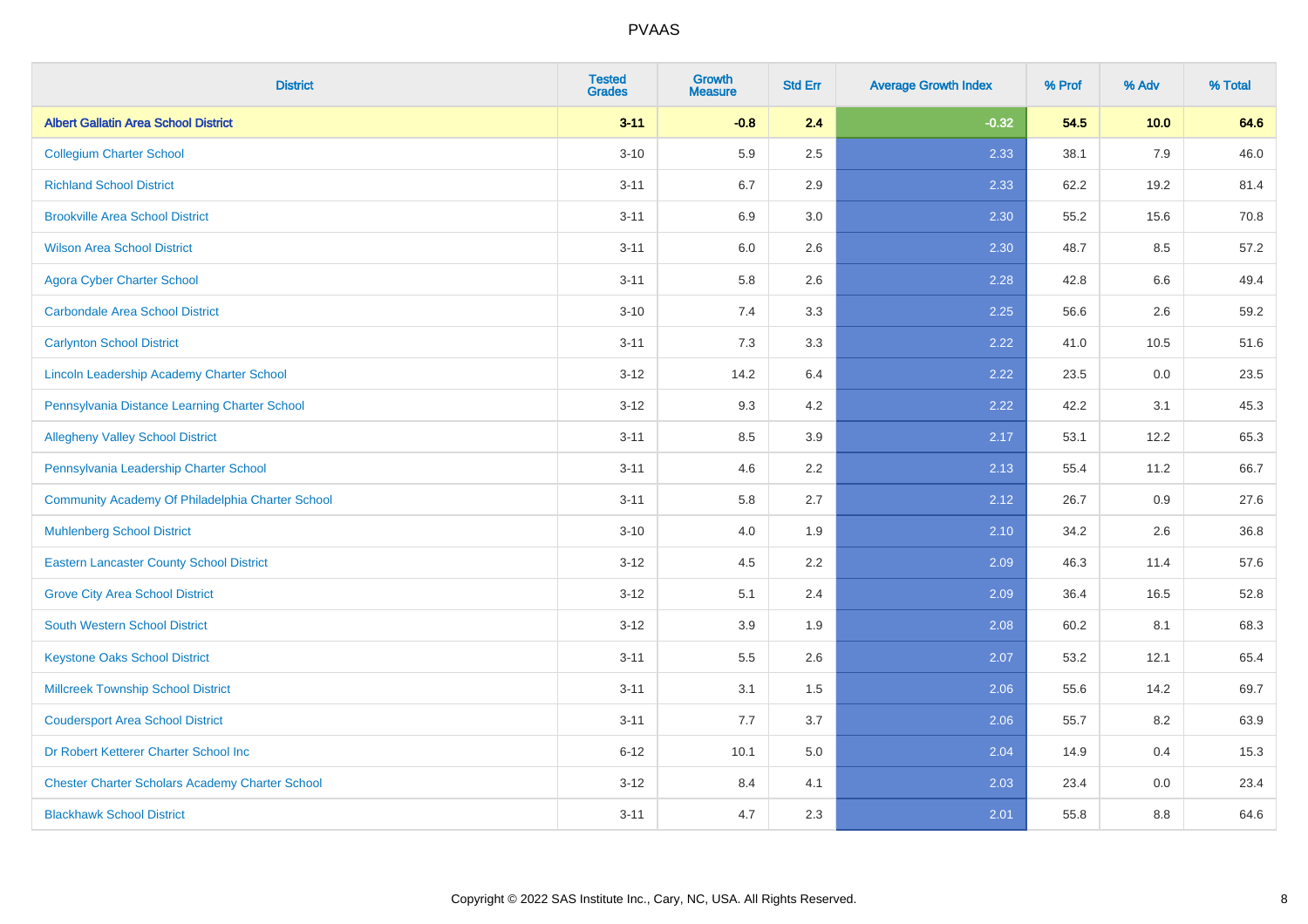| <b>District</b>                                 | <b>Tested</b><br><b>Grades</b> | <b>Growth</b><br><b>Measure</b> | <b>Std Err</b> | <b>Average Growth Index</b> | % Prof | % Adv   | % Total |
|-------------------------------------------------|--------------------------------|---------------------------------|----------------|-----------------------------|--------|---------|---------|
| <b>Albert Gallatin Area School District</b>     | $3 - 11$                       | $-0.8$                          | 2.4            | $-0.32$                     | 54.5   | 10.0    | 64.6    |
| Altoona Area School District                    | $3 - 12$                       | 3.3                             | 1.6            | 1.99                        | 47.7   | 8.2     | 55.9    |
| <b>Central Valley School District</b>           | $3 - 10$                       | 4.8                             | 2.4            | 1.98                        | 56.9   | $9.0\,$ | 65.9    |
| <b>West Allegheny School District</b>           | $3 - 12$                       | 4.0                             | 2.1            | 1.96                        | 63.1   | 15.7    | 78.8    |
| <b>Pottsville Area School District</b>          | $3 - 12$                       | 4.4                             | 2.3            | 1.94                        | 44.8   | 5.4     | 50.2    |
| <b>Beaver Area School District</b>              | $3 - 10$                       | 4.7                             | 2.4            | 1.94                        | 57.4   | 16.8    | 74.2    |
| <b>Western Wayne School District</b>            | $3 - 11$                       | 5.6                             | 2.9            | 1.93                        | 41.3   | 17.4    | 58.7    |
| <b>Steel Valley School District</b>             | $3 - 11$                       | 6.5                             | 3.4            | 1.89                        | 50.7   | 5.6     | 56.3    |
| <b>Sharon City School District</b>              | $3 - 11$                       | 4.9                             | 2.6            | 1.87                        | 48.2   | 5.3     | 53.4    |
| <b>Uniontown Area School District</b>           | $3 - 11$                       | 6.0                             | 3.2            | 1.87                        | 62.4   | 5.9     | 68.2    |
| <b>Blacklick Valley School District</b>         | $3 - 11$                       | 8.0                             | 4.3            | 1.85                        | 34.1   | 0.0     | 34.1    |
| <b>Monessen City School District</b>            | $3 - 10$                       | 8.3                             | 4.5            | 1.85                        | 42.9   | 2.9     | 45.7    |
| <b>Hanover Public School District</b>           | $3 - 11$                       | 5.2                             | 2.8            | 1.83                        | 52.2   | 14.4    | 66.7    |
| <b>Laurel Highlands School District</b>         | $3 - 11$                       | 4.3                             | 2.4            | 1.81                        | 44.9   | 9.6     | 54.5    |
| <b>Sto-Rox School District</b>                  | $3 - 10$                       | 6.6                             | 3.7            | 1.80                        | 13.4   | $0.0\,$ | 13.4    |
| <b>York Academy Regional Charter School</b>     | $3 - 11$                       | 9.0                             | $5.0\,$        | 1.79                        | 55.2   | 0.0     | 55.2    |
| <b>Salisbury Township School District</b>       | $3 - 11$                       | 6.3                             | 3.6            | 1.77                        | 46.2   | 6.6     | 52.8    |
| <b>Bentworth School District</b>                | $3 - 11$                       | 5.7                             | 3.2            | 1.75                        | 44.2   | 19.5    | 63.6    |
| <b>Northgate School District</b>                | $3 - 11$                       | 6.3                             | 3.6            | 1.73                        | 53.3   | 16.7    | 70.0    |
| <b>Reach Cyber Charter School</b>               | $3 - 11$                       | 8.1                             | 4.7            | 1.72                        | 42.4   | 4.6     | 47.0    |
| <b>Oswayo Valley School District</b>            | $3 - 12$                       | 8.5                             | 5.0            | 1.68                        | 50.0   | 16.7    | 66.7    |
| <b>Central Bucks School District</b>            | $3 - 11$                       | 1.6                             | 0.9            | 1.66                        | 63.0   | 16.8    | 79.8    |
| <b>Allegheny-Clarion Valley School District</b> | $3 - 10$                       | $7.8\,$                         | 4.7            | 1.65                        | 53.3   | 3.3     | 56.7    |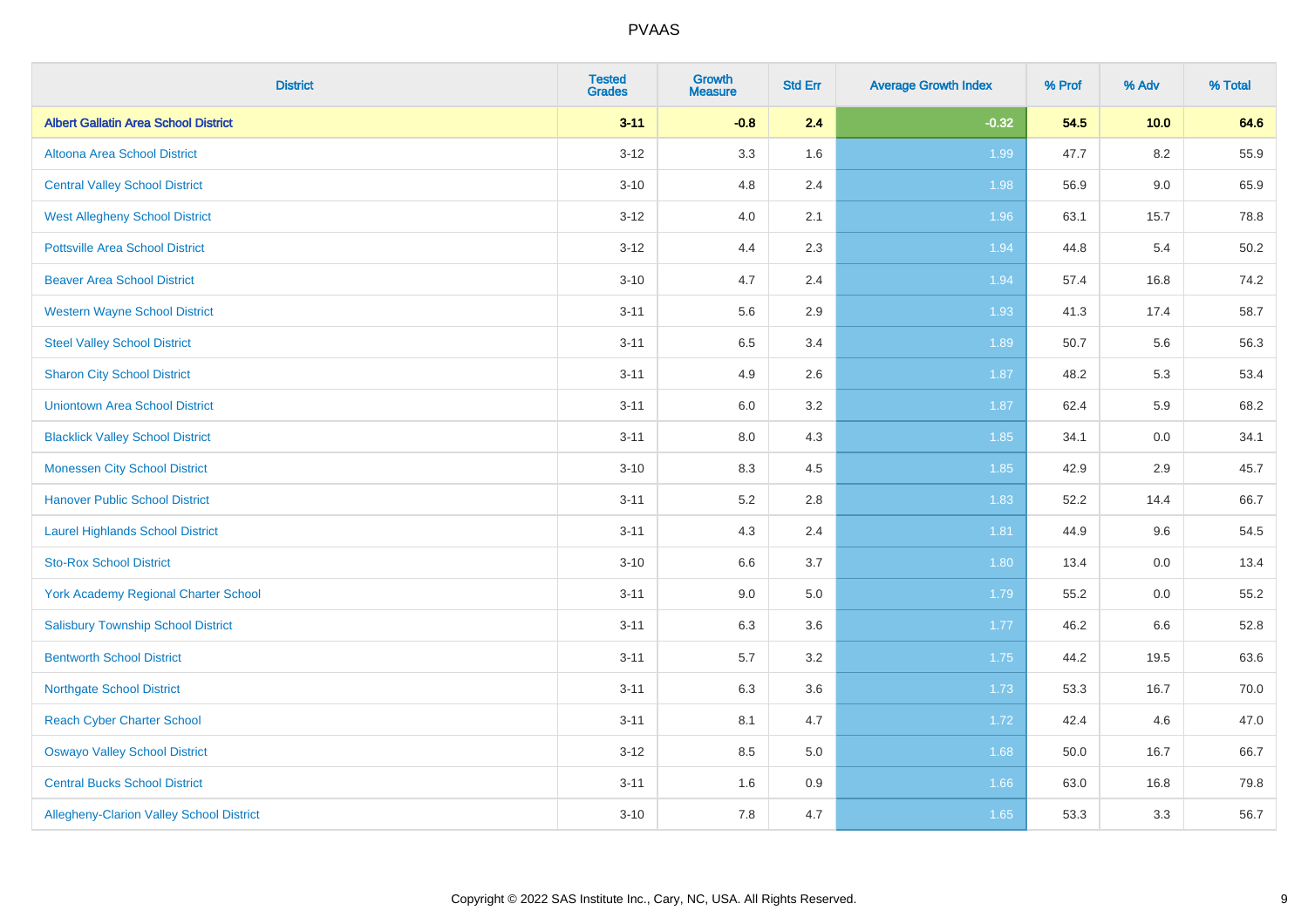| <b>District</b>                                    | <b>Tested</b><br><b>Grades</b> | <b>Growth</b><br><b>Measure</b> | <b>Std Err</b> | <b>Average Growth Index</b> | % Prof | % Adv | % Total |
|----------------------------------------------------|--------------------------------|---------------------------------|----------------|-----------------------------|--------|-------|---------|
| <b>Albert Gallatin Area School District</b>        | $3 - 11$                       | $-0.8$                          | 2.4            | $-0.32$                     | 54.5   | 10.0  | 64.6    |
| <b>Conrad Weiser Area School District</b>          | $3 - 11$                       | 3.6                             | 2.2            | 1.63                        | 52.1   | 2.1   | 54.2    |
| Millersburg Area School District                   | $3 - 11$                       | 6.2                             | 3.8            | 1.63                        | 51.8   | 7.4   | 59.3    |
| Esperanza Academy Charter School                   | $4 - 11$                       | 4.0                             | 2.5            | 1.61                        | 32.4   | 0.7   | 33.1    |
| <b>Hermitage School District</b>                   | $3 - 12$                       | 3.8                             | 2.4            | 1.60                        | 57.5   | 9.3   | 66.8    |
| <b>Pleasant Valley School District</b>             | $3 - 11$                       | 3.1                             | 2.0            | 1.57                        | 57.2   | 5.5   | 62.8    |
| <b>South Butler County School District</b>         | $3 - 10$                       | 3.9                             | 2.5            | 1.54                        | 53.1   | 16.6  | 69.7    |
| <b>Armstrong School District</b>                   | $3 - 11$                       | 2.6                             | 1.7            | 1.53                        | 51.5   | 6.1   | 57.6    |
| <b>Warrior Run School District</b>                 | $3 - 11$                       | 4.6                             | 3.0            | 1.51                        | 40.9   | 8.1   | 49.0    |
| <b>Burrell School District</b>                     | $3 - 11$                       | 4.5                             | 3.1            | 1.48                        | 58.5   | 13.8  | 72.3    |
| <b>Everett Area School District</b>                | $3 - 11$                       | 5.0                             | 3.4            | 1.47                        | 60.5   | 1.3   | 61.8    |
| <b>New Brighton Area School District</b>           | $3 - 11$                       | 4.6                             | 3.1            | 1.47                        | 60.9   | 5.8   | 66.7    |
| <b>Loyalsock Township School District</b>          | $3 - 12$                       | 4.2                             | 2.8            | 1.47                        | 54.3   | 2.1   | 56.4    |
| <b>Punxsutawney Area School District</b>           | $3 - 11$                       | 4.2                             | 2.9            | 1.45                        | 55.0   | 5.5   | 60.6    |
| <b>Towanda Area School District</b>                | $3 - 11$                       | 4.0                             | 2.8            | 1.44                        | 39.4   | 6.6   | 46.0    |
| <b>Methacton School District</b>                   | $3 - 11$                       | 2.5                             | 1.7            | 1.43                        | 62.5   | 16.4  | 79.0    |
| <b>Lincoln Park Performing Arts Charter School</b> | $7 - 11$                       | 3.6                             | 2.5            | 1.42                        | 59.6   | 14.7  | 74.3    |
| <b>KIPP Dubois Charter School</b>                  | $9 - 10$                       | 4.7                             | 3.3            | 1.40                        | 31.0   | 1.4   | 32.4    |
| Capital Area School for the Arts Charter School    | $9 - 11$                       | 5.8                             | 4.1            | 1.39                        | 59.3   | 18.6  | 78.0    |
| <b>West York Area School District</b>              | $3 - 12$                       | 3.2                             | 2.3            | 1.38                        | 53.8   | 4.4   | 58.2    |
| <b>MaST Community Charter School II</b>            | $3 - 10$                       | 4.4                             | 3.2            | 1.37                        | 28.4   | 3.4   | 31.8    |
| <b>Pottsgrove School District</b>                  | $3 - 11$                       | 2.8                             | 2.0            | 1.35                        | 44.0   | 10.0  | 53.9    |
| Mastery Charter School - Shoemaker Campus          | $7 - 10$                       | 4.1                             | 3.0            | 1.34                        | 20.9   | 3.3   | 24.2    |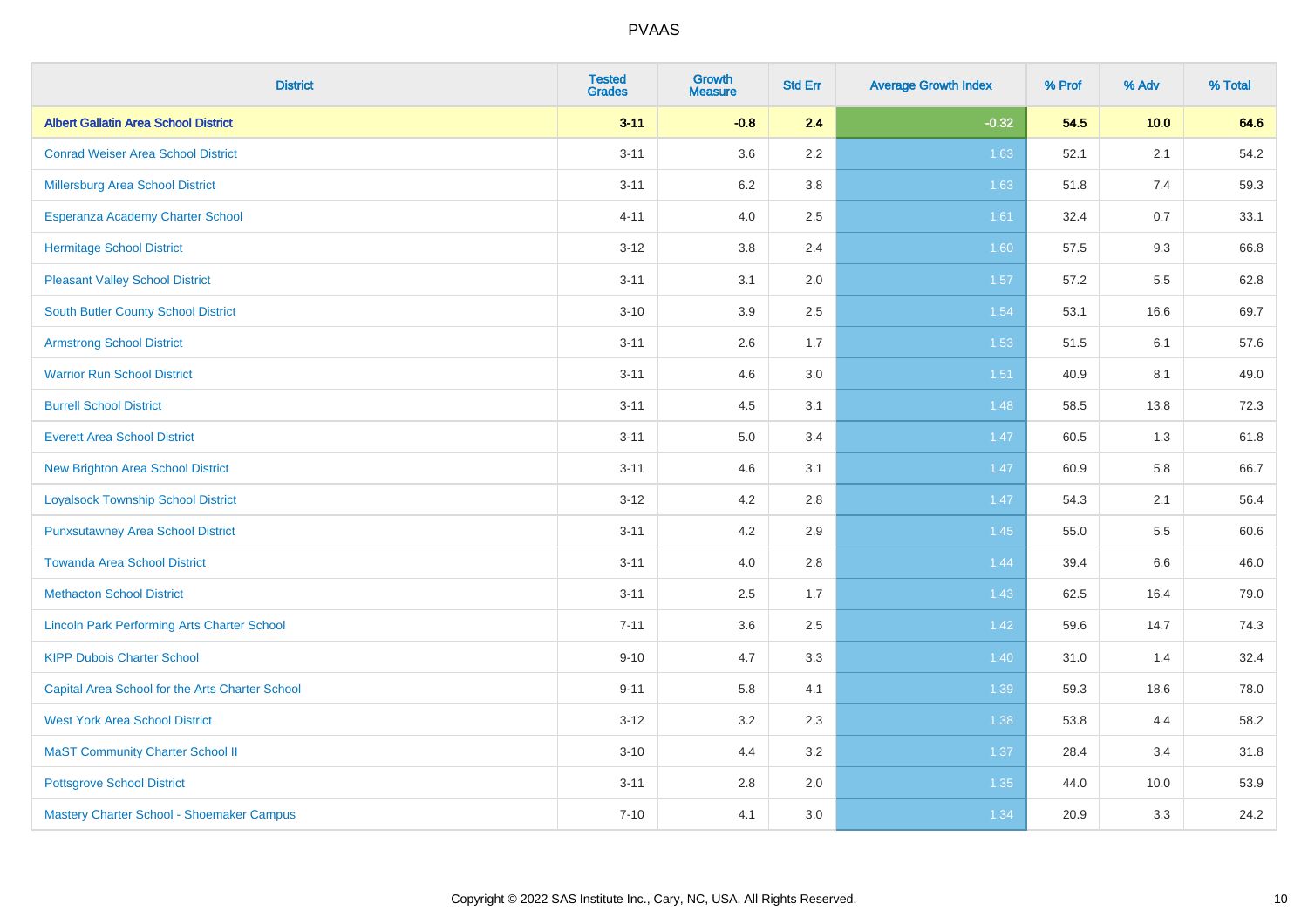| <b>District</b>                               | <b>Tested</b><br><b>Grades</b> | <b>Growth</b><br><b>Measure</b> | <b>Std Err</b> | <b>Average Growth Index</b> | % Prof | % Adv | % Total |
|-----------------------------------------------|--------------------------------|---------------------------------|----------------|-----------------------------|--------|-------|---------|
| <b>Albert Gallatin Area School District</b>   | $3 - 11$                       | $-0.8$                          | 2.4            | $-0.32$                     | 54.5   | 10.0  | 64.6    |
| <b>Ligonier Valley School District</b>        | $3 - 11$                       | 4.2                             | 3.1            | 1.34                        | 59.1   | 10.3  | 69.5    |
| <b>Spring Cove School District</b>            | $3 - 11$                       | 3.4                             | 2.5            | 1.33                        | 47.8   | 12.7  | 60.4    |
| <b>Fairview School District</b>               | $3 - 11$                       | 3.4                             | 2.6            | 1.32                        | 57.2   | 17.6  | 74.8    |
| <b>Donegal School District</b>                | $3 - 12$                       | 3.1                             | 2.4            | 1.29                        | 60.6   | 9.1   | 69.7    |
| <b>Line Mountain School District</b>          | $3 - 11$                       | 4.1                             | 3.2            | 1.27                        | 52.9   | 9.2   | 62.1    |
| <b>Woodland Hills School District</b>         | $3 - 12$                       | 3.2                             | 2.6            | 1.22                        | 31.4   | 3.6   | 35.0    |
| <b>Halifax Area School District</b>           | $3 - 11$                       | 4.7                             | 3.9            | 1.22                        | 61.5   | 9.6   | 71.2    |
| <b>Port Allegany School District</b>          | $3 - 11$                       | 4.4                             | 3.6            | 1.21                        | 28.1   | 9.4   | 37.5    |
| <b>Shanksville-Stonycreek School District</b> | $3 - 10$                       | 7.0                             | 5.9            | 1.20                        | 64.7   | 17.6  | 82.4    |
| <b>Central Cambria School District</b>        | $3 - 11$                       | 3.0                             | 2.5            | 1.17                        | 56.2   | 9.7   | 66.0    |
| Esperanza Cyber Charter School                | $3 - 11$                       | 7.1                             | 6.1            | 1.16                        | 9.1    | 0.0   | 9.1     |
| <b>Tidioute Community Charter School</b>      | $3 - 11$                       | 5.7                             | 5.1            | 1.11                        | 34.4   | 21.9  | 56.2    |
| Morrisville Borough School District           | $3 - 11$                       | 4.8                             | 4.3            | $1.10$                      | 30.2   | 2.3   | 32.6    |
| <b>Leechburg Area School District</b>         | $3 - 11$                       | 4.4                             | 4.0            | 1.09                        | 47.8   | 19.6  | 67.4    |
| Meyersdale Area School District               | $3 - 11$                       | 4.2                             | 4.0            | 1.07                        | 43.1   | 6.9   | 50.0    |
| <b>General Mclane School District</b>         | $3 - 11$                       | 3.1                             | 2.9            | 1.07                        | 62.3   | 4.9   | 67.2    |
| <b>Williamsport Area School District</b>      | $3 - 11$                       | 1.9                             | 1.8            | 1.04                        | 44.1   | 12.8  | 56.9    |
| <b>Franklin Regional School District</b>      | $3 - 11$                       | 2.0                             | 1.9            | 1.02                        | 66.7   | 15.5  | 82.1    |
| <b>Manheim Central School District</b>        | $3 - 11$                       | 2.1                             | 2.1            | $1.01$                      | 53.2   | 11.6  | 64.8    |
| <b>Tunkhannock Area School District</b>       | $3 - 11$                       | 2.3                             | 2.2            | 1.01                        | 44.9   | 9.6   | 54.6    |
| Mastery Charter School - Pickett Campus       | $6 - 10$                       | 5.6                             | 5.7            | 1.00                        | 27.8   | 0.0   | 27.8    |
| Lehigh Career & Technical Institute           | $10 - 12$                      | 5.6                             | 5.6            | 0.99                        | 78.3   | 0.0   | 78.3    |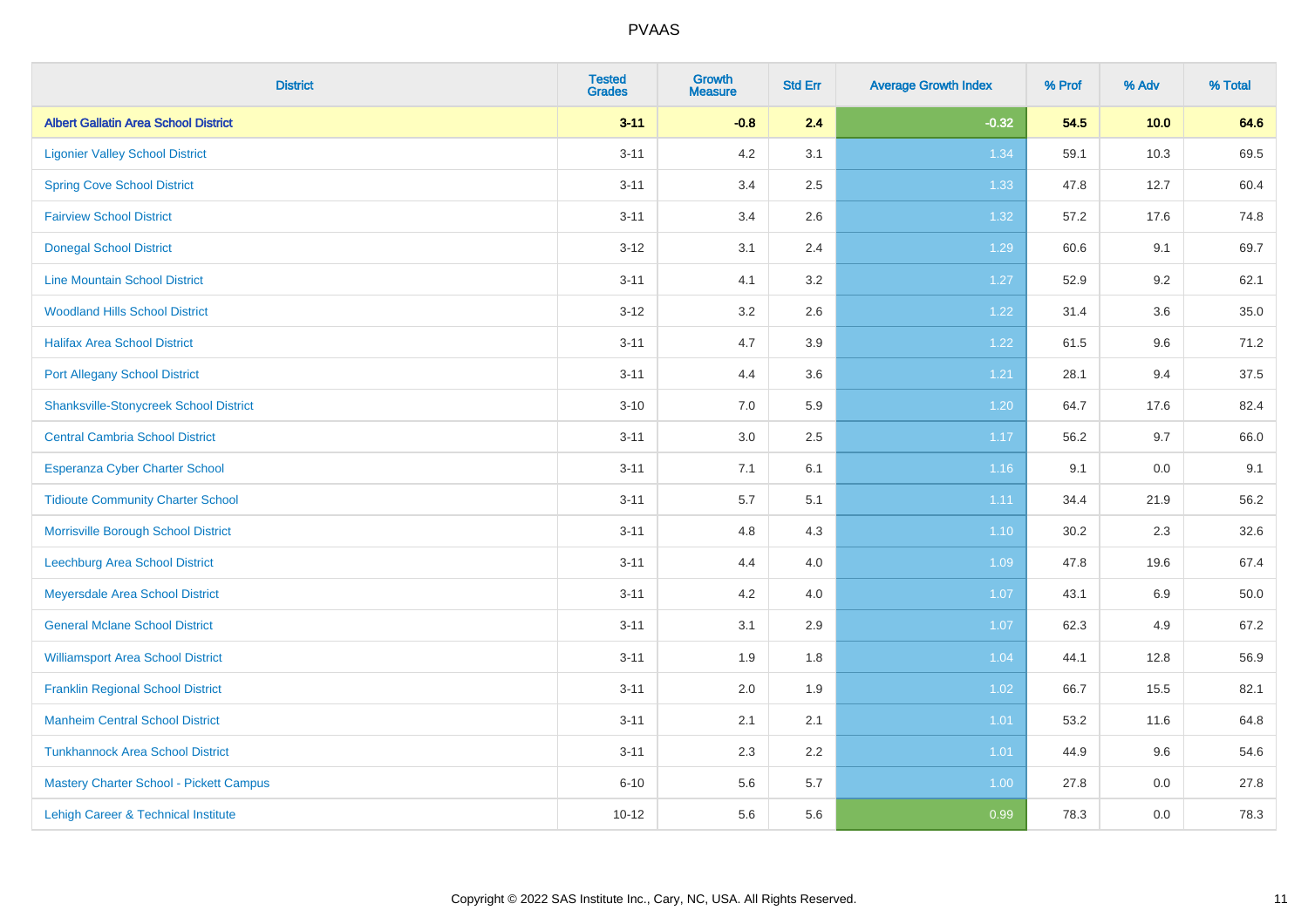| <b>District</b>                              | <b>Tested</b><br><b>Grades</b> | <b>Growth</b><br><b>Measure</b> | <b>Std Err</b> | <b>Average Growth Index</b> | % Prof | % Adv   | % Total |
|----------------------------------------------|--------------------------------|---------------------------------|----------------|-----------------------------|--------|---------|---------|
| <b>Albert Gallatin Area School District</b>  | $3 - 11$                       | $-0.8$                          | 2.4            | $-0.32$                     | 54.5   | 10.0    | 64.6    |
| <b>Bensalem Township School District</b>     | $3 - 11$                       | 1.6                             | 1.6            | 0.98                        | 38.8   | $8.3\,$ | 47.1    |
| <b>Hopewell Area School District</b>         | $3 - 11$                       | 2.6                             | 2.7            | 0.97                        | 58.4   | 4.0     | 62.4    |
| <b>Berlin Brothersvalley School District</b> | $3 - 11$                       | 4.0                             | 4.2            | 0.96                        | 48.8   | 14.0    | 62.8    |
| <b>Clairton City School District</b>         | $3 - 11$                       | 3.5                             | 3.7            | 0.95                        | 13.4   | 0.0     | 13.4    |
| Lower Moreland Township School District      | $3 - 11$                       | 2.0                             | 2.2            | 0.95                        | 62.8   | 17.0    | 79.8    |
| <b>Baldwin-Whitehall School District</b>     | $3 - 11$                       | 1.8                             | 1.9            | 0.94                        | 58.6   | 8.6     | 67.1    |
| <b>Keystone School District</b>              | $3 - 11$                       | 3.1                             | 3.3            | 0.94                        | 50.6   | 6.5     | 57.1    |
| <b>Bedford Area School District</b>          | $3 - 11$                       | 2.5                             | 2.6            | 0.93                        | 48.5   | 10.0    | 58.5    |
| Northwestern Lehigh School District          | $3 - 11$                       | 2.2                             | 2.3            | 0.93                        | 53.3   | 9.7     | 63.0    |
| West Jefferson Hills School District         | $3 - 11$                       | 1.8                             | 2.1            | 0.88                        | 55.7   | 20.8    | 76.4    |
| South Fayette Township School District       | $3 - 11$                       | 1.7                             | 2.0            | 0.88                        | 61.0   | 26.5    | 87.6    |
| <b>North Clarion County School District</b>  | $3-12$                         | 3.7                             | 4.3            | 0.85                        | 67.5   | 15.0    | 82.5    |
| <b>Marple Newtown School District</b>        | $3 - 11$                       | 2.0                             | 2.4            | 0.81                        | 57.6   | 12.8    | 70.4    |
| <b>Mcguffey School District</b>              | $3 - 11$                       | 2.1                             | 2.6            | 0.81                        | 57.7   | 3.1     | 60.8    |
| Camp Hill School District                    | $3-12$                         | 2.3                             | 3.0            | 0.78                        | 53.6   | 17.5    | 71.1    |
| Urban Pathways 6-12 Charter School           | $6 - 11$                       | 4.8                             | 6.4            | 0.75                        | 28.6   | 0.0     | 28.6    |
| Southeastern Greene School District          | $3 - 10$                       | 3.3                             | 4.6            | 0.72                        | 57.6   | 6.1     | 63.6    |
| <b>Harmony Area School District</b>          | $3 - 10$                       | 4.5                             | 6.3            | 0.72                        | 33.3   | 13.3    | 46.7    |
| <b>Athens Area School District</b>           | $3 - 11$                       | 1.6                             | 2.5            | 0.64                        | 46.9   | 7.6     | 54.5    |
| <b>United School District</b>                | $3 - 11$                       | 2.1                             | 3.4            | 0.63                        | 60.3   | 6.6     | 66.9    |
| <b>Laurel School District</b>                | $3 - 11$                       | 1.8                             | 3.1            | 0.59                        | 70.1   | 2.3     | 72.4    |
| <b>Commodore Perry School District</b>       | $3 - 11$                       | 3.2                             | 5.5            | 0.58                        | 58.3   | 0.0     | 58.3    |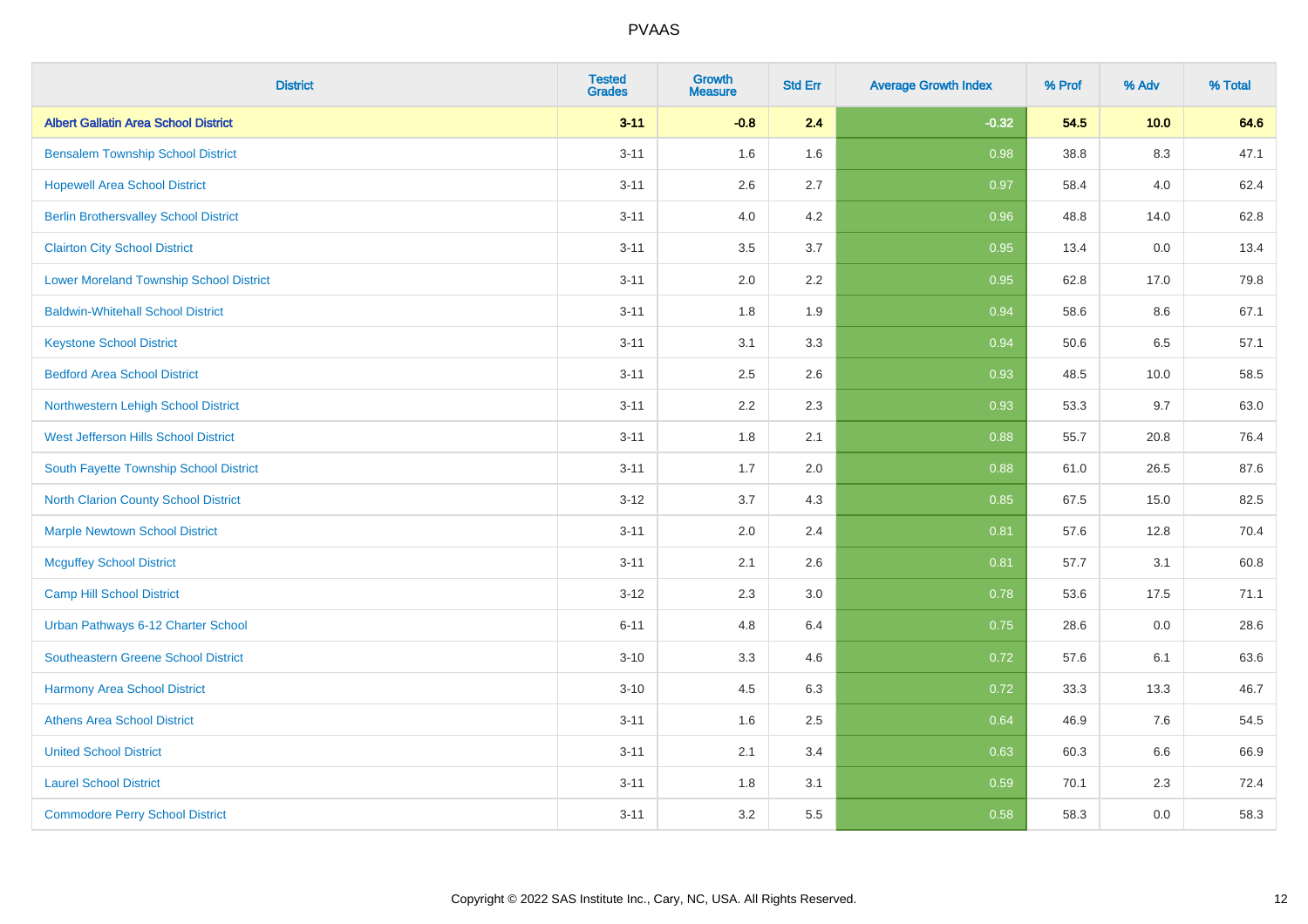| <b>District</b>                               | <b>Tested</b><br><b>Grades</b> | <b>Growth</b><br><b>Measure</b> | <b>Std Err</b> | <b>Average Growth Index</b> | % Prof | % Adv   | % Total |
|-----------------------------------------------|--------------------------------|---------------------------------|----------------|-----------------------------|--------|---------|---------|
| <b>Albert Gallatin Area School District</b>   | $3 - 11$                       | $-0.8$                          | 2.4            | $-0.32$                     | 54.5   | 10.0    | 64.6    |
| <b>Forbes Road School District</b>            | $3 - 11$                       | 2.8                             | 5.1            | 0.56                        | 41.4   | 10.3    | 51.7    |
| <b>Schuylkill Valley School District</b>      | $3 - 11$                       | 1.4                             | 2.5            | 0.56                        | 55.1   | 10.2    | 65.3    |
| <b>Union School District</b>                  | $3 - 12$                       | $2.3\,$                         | 4.2            | 0.54                        | 32.6   | $7.0\,$ | 39.5    |
| <b>Radnor Township School District</b>        | $3 - 12$                       | 1.0                             | 2.1            | 0.50                        | 65.0   | 23.2    | 88.2    |
| <b>Hanover Area School District</b>           | $3 - 11$                       | 2.2                             | 4.6            | 0.48                        | 42.9   | 5.7     | 48.6    |
| <b>Purchase Line School District</b>          | $3 - 12$                       | 1.7                             | 3.5            | 0.47                        | 43.1   | 5.4     | 48.5    |
| <b>Upper Adams School District</b>            | $3 - 11$                       | 1.3                             | 2.9            | 0.47                        | 55.2   | 8.6     | 63.8    |
| <b>Roberto Clemente Charter School</b>        | $3 - 12$                       | 2.2                             | 4.9            | 0.45                        | 27.5   | 5.0     | 32.5    |
| <b>Union Area School District</b>             | $3 - 11$                       | 1.9                             | 4.3            | 0.44                        | 61.5   | 0.0     | 61.5    |
| Mastery Charter High School-Lenfest Campus    | $7 - 11$                       | 2.5                             | 5.7            | 0.43                        | 40.0   | 0.0     | 40.0    |
| <b>Galeton Area School District</b>           | $3 - 11$                       | 2.2                             | 5.3            | 0.42                        | 41.3   | 4.4     | 45.6    |
| <b>Newport School District</b>                | $3 - 12$                       | 1.4                             | 3.5            | 0.41                        | 51.5   | 10.3    | 61.8    |
| <b>Tussey Mountain School District</b>        | $3 - 12$                       | 1.5                             | 3.7            | 0.40                        | 38.6   | 1.8     | 40.4    |
| <b>South Eastern School District</b>          | $3 - 11$                       | 0.9                             | 2.4            | 0.39                        | 54.8   | 6.6     | 61.4    |
| <b>Gateway School District</b>                | $3 - 11$                       | 0.8                             | 2.2            | 0.38                        | 52.1   | 13.8    | 65.9    |
| <b>Wallingford-Swarthmore School District</b> | $3 - 10$                       | 0.9                             | 2.4            | 0.38                        | 64.4   | 22.7    | 87.1    |
| <b>Lakeland School District</b>               | $3 - 11$                       | 1.1                             | 2.8            | 0.38                        | 48.6   | 3.7     | 52.3    |
| <b>Lower Dauphin School District</b>          | $3 - 11$                       | 0.6                             | 1.9            | 0.33                        | 49.2   | 12.6    | 61.8    |
| <b>Wyomissing Area School District</b>        | $3 - 12$                       | 0.8                             | 2.6            | 0.33                        | 55.7   | 17.6    | 73.3    |
| <b>Mastery Charter School - Thomas Campus</b> | $3 - 10$                       | 2.1                             | 6.2            | 0.33                        | 28.6   | 0.0     | 28.6    |
| Lehigh Valley Academy Regional Charter School | $3 - 11$                       | 0.7                             | 2.3            | 0.32                        | 46.3   | 5.0     | 51.4    |
| <b>Greater Latrobe School District</b>        | $3 - 11$                       | 0.6                             | 1.9            | 0.31                        | 55.5   | 14.1    | 69.5    |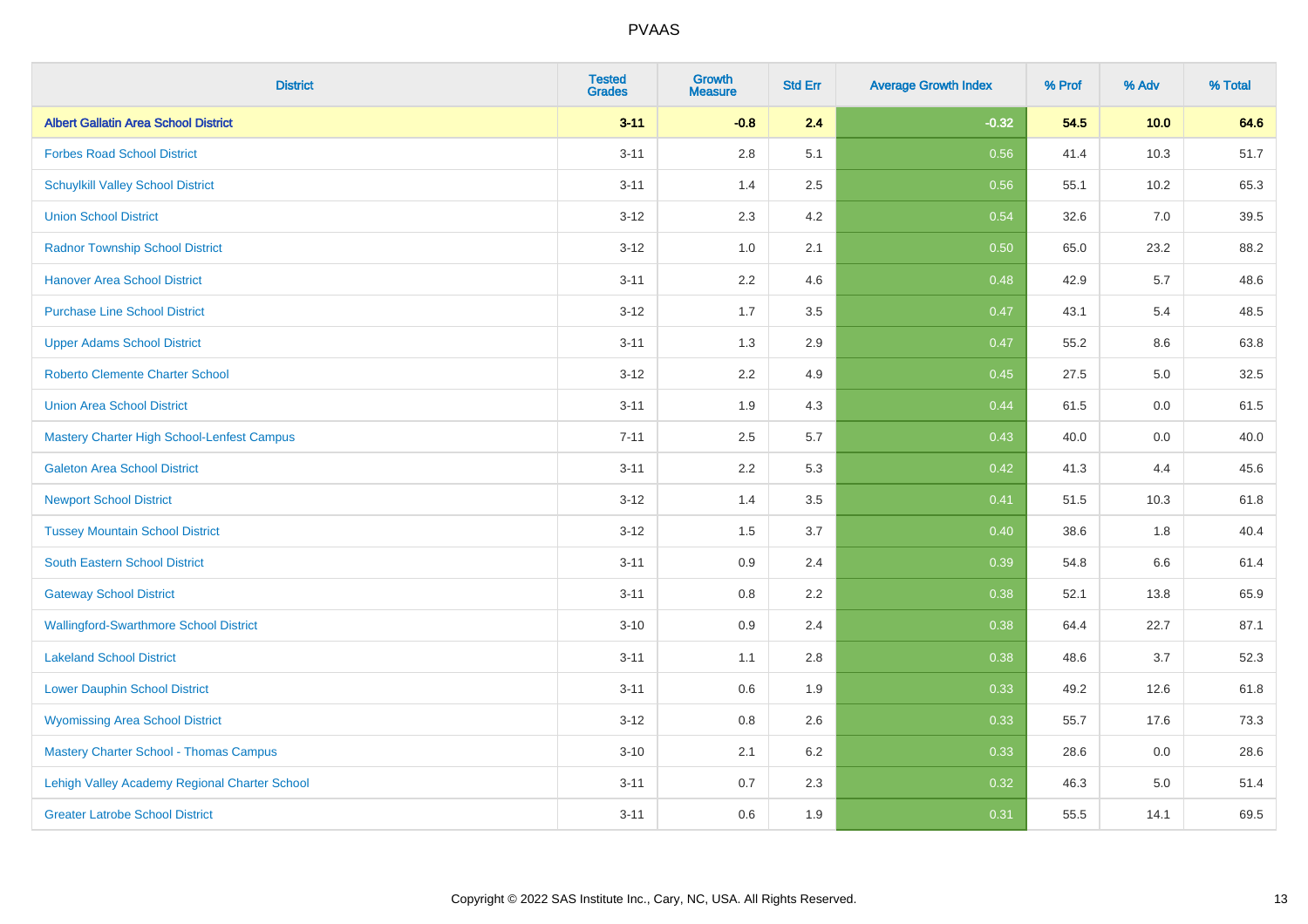| <b>District</b>                             | <b>Tested</b><br><b>Grades</b> | <b>Growth</b><br><b>Measure</b> | <b>Std Err</b> | <b>Average Growth Index</b> | % Prof | % Adv   | % Total |
|---------------------------------------------|--------------------------------|---------------------------------|----------------|-----------------------------|--------|---------|---------|
| <b>Albert Gallatin Area School District</b> | $3 - 11$                       | $-0.8$                          | 2.4            | $-0.32$                     | 54.5   | 10.0    | 64.6    |
| <b>Greenville Area School District</b>      | $3 - 11$                       | 0.7                             | 2.9            | 0.26                        | 53.4   | 6.9     | 60.3    |
| <b>Bloomsburg Area School District</b>      | $3 - 10$                       | 0.7                             | 3.0            | 0.23                        | 55.9   | 11.8    | 67.6    |
| <b>Jersey Shore Area School District</b>    | $3 - 11$                       | 0.5                             | 2.6            | 0.21                        | 47.1   | 9.2     | 56.2    |
| <b>Reynolds School District</b>             | $3 - 10$                       | 0.5                             | 3.4            | 0.16                        | 52.1   | 7.0     | 59.2    |
| <b>Brockway Area School District</b>        | $3 - 11$                       | 0.6                             | 3.6            | 0.16                        | 49.2   | 7.7     | 56.9    |
| Northern Lebanon School District            | $3 - 11$                       | 0.4                             | 2.5            | 0.15                        | 28.0   | 3.0     | 31.0    |
| <b>Danville Area School District</b>        | $3 - 11$                       | 0.4                             | 2.6            | 0.15                        | 57.4   | 18.4    | 75.7    |
| <b>Smethport Area School District</b>       | $3 - 12$                       | 0.6                             | 3.9            | 0.15                        | 37.0   | 1.8     | 38.9    |
| Insight PA Cyber Charter School             | $3 - 11$                       | 0.7                             | 5.7            | 0.12                        | 50.0   | 4.8     | 54.8    |
| <b>Hempfield School District</b>            | $3 - 11$                       | 0.1                             | 1.4            | 0.08                        | 58.2   | 9.9     | 68.2    |
| <b>West Branch Area School District</b>     | $3 - 11$                       | 0.2                             | 3.8            | 0.05                        | 47.2   | 1.9     | 49.1    |
| East Stroudsburg Area School District       | $3 - 11$                       | 0.1                             | 1.6            | 0.05                        | 45.8   | $7.8\,$ | 53.6    |
| <b>Wilkes-Barre Area School District</b>    | $3 - 11$                       | 0.1                             | 3.2            | 0.02                        | 35.5   | 5.4     | 40.9    |
| <b>Susquenita School District</b>           | $3 - 11$                       | $-0.1$                          | 2.8            | $-0.01$                     | 47.7   | 10.1    | 57.8    |
| <b>Penn Cambria School District</b>         | $3 - 11$                       | $-0.0$                          | 2.7            | $-0.01$                     | 61.5   | 7.7     | 69.2    |
| <b>Kutztown Area School District</b>        | $3 - 12$                       | $-0.2$                          | 3.2            | $-0.05$                     | 55.4   | 13.3    | 68.7    |
| <b>Avella Area School District</b>          | $3 - 12$                       | $-0.3$                          | 4.7            | $-0.05$                     | 49.3   | 14.5    | 63.8    |
| <b>Mercer Area School District</b>          | $3 - 11$                       | $-0.2$                          | 3.3            | $-0.06$                     | 56.0   | 8.0     | 64.0    |
| <b>Warren County School District</b>        | $3 - 11$                       | $-0.1$                          | 1.8            | $-0.06$                     | 37.2   | 5.3     | 42.6    |
| <b>Chester-Upland School District</b>       | $3 - 11$                       | $-0.3$                          | 2.7            | $-0.09$                     | 13.8   | 0.8     | 14.6    |
| New Kensington-Arnold School District       | $3 - 11$                       | $-0.4$                          | 3.8            | $-0.10$                     | 40.7   | 3.7     | 44.4    |
| <b>Blue Ridge School District</b>           | $3 - 11$                       | $-0.5$                          | 3.6            | $-0.12$                     | 44.6   | 3.1     | 47.7    |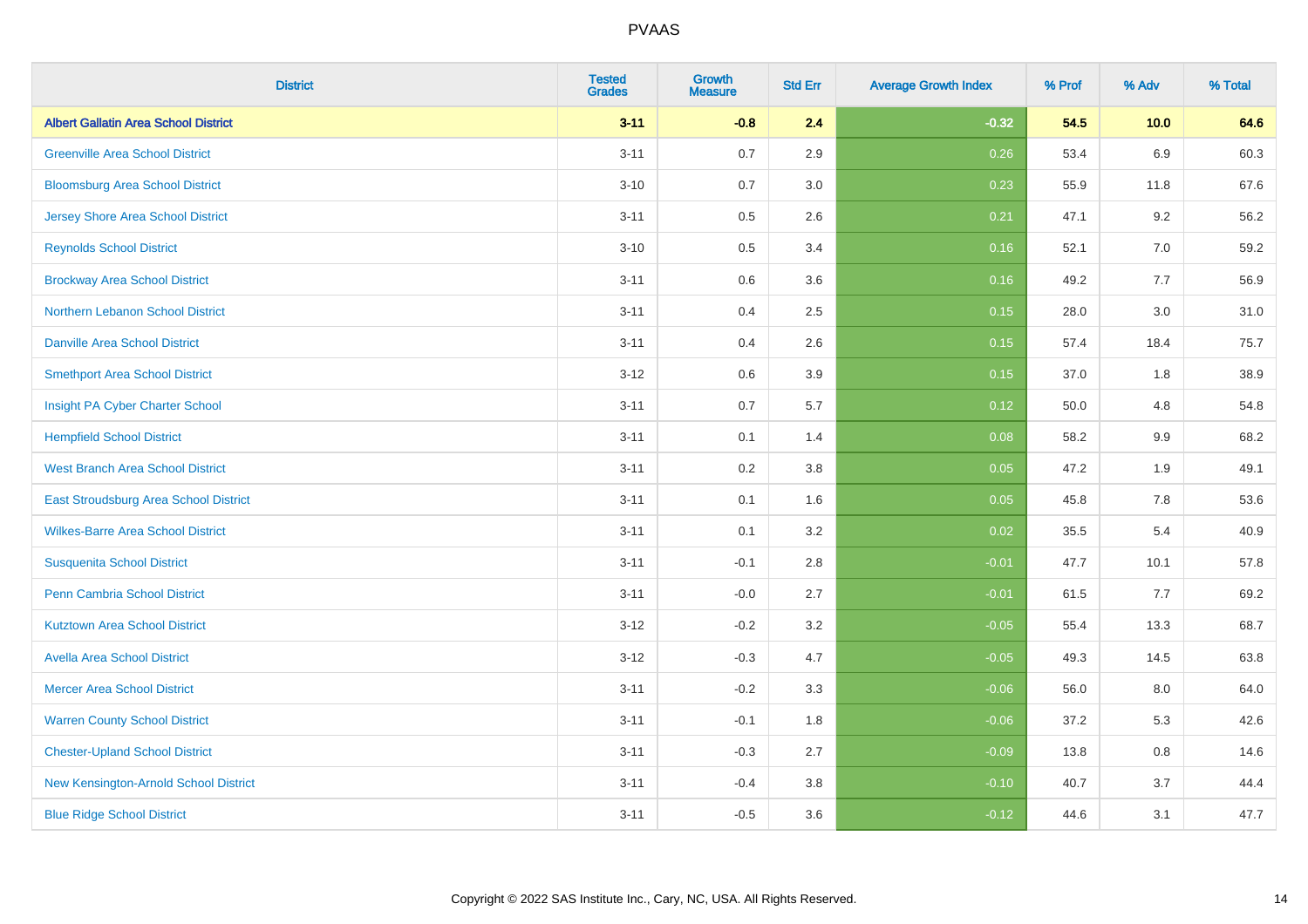| <b>District</b>                                    | <b>Tested</b><br><b>Grades</b> | <b>Growth</b><br><b>Measure</b> | <b>Std Err</b> | <b>Average Growth Index</b> | % Prof | % Adv | % Total |
|----------------------------------------------------|--------------------------------|---------------------------------|----------------|-----------------------------|--------|-------|---------|
| <b>Albert Gallatin Area School District</b>        | $3 - 11$                       | $-0.8$                          | 2.4            | $-0.32$                     | 54.5   | 10.0  | 64.6    |
| <b>Central Fulton School District</b>              | $3 - 11$                       | $-0.5$                          | 3.5            | $-0.14$                     | 51.4   | 8.6   | 60.0    |
| <b>Otto-Eldred School District</b>                 | $3 - 11$                       | $-0.7$                          | 4.2            | $-0.15$                     | 56.2   | 6.2   | 62.5    |
| <b>Oley Valley School District</b>                 | $3 - 11$                       | $-0.4$                          | 2.8            | $-0.15$                     | 43.1   | 12.9  | 56.0    |
| Philadelphia Electrical & Tech Charter High School | $10 - 10$                      | $-0.5$                          | 2.9            | $-0.15$                     | 8.8    | 0.0   | 8.8     |
| <b>Bellefonte Area School District</b>             | $3 - 11$                       | $-0.4$                          | 2.2            | $-0.17$                     | 47.6   | 10.6  | 58.2    |
| Southern Lehigh School District                    | $3 - 11$                       | $-0.4$                          | 2.3            | $-0.17$                     | 66.1   | 11.9  | 78.0    |
| <b>Crestwood School District</b>                   | $3 - 11$                       | $-0.4$                          | 2.4            | $-0.17$                     | 57.4   | 17.0  | 74.4    |
| <b>Achievement House Charter School</b>            | $7 - 11$                       | $-0.7$                          | 4.0            | $-0.17$                     | 32.5   | 2.6   | 35.1    |
| <b>Millville Area School District</b>              | $3 - 12$                       | $-0.9$                          | 4.7            | $-0.18$                     | 51.4   | 5.4   | 56.8    |
| <b>Mount Carmel Area School District</b>           | $3 - 11$                       | $-0.6$                          | 3.1            | $-0.18$                     | 45.3   | 2.1   | 47.4    |
| <b>Westinghouse Arts Academy Charter School</b>    | $9 - 10$                       | $-0.7$                          | 3.6            | $-0.19$                     | 59.2   | 8.4   | 67.6    |
| <b>Panther Valley School District</b>              | $3 - 12$                       | $-0.6$                          | 3.3            | $-0.19$                     | 47.9   | 4.3   | 52.1    |
| <b>Harrisburg City School District</b>             | $3 - 11$                       | $-0.4$                          | 2.1            | $-0.19$                     | 15.1   | 0.4   | 15.5    |
| <b>Girard School District</b>                      | $3 - 11$                       | $-0.6$                          | 2.7            | $-0.22$                     | 53.9   | 15.6  | 69.6    |
| <b>Lakeview School District</b>                    | $3 - 11$                       | $-0.9$                          | 3.7            | $-0.24$                     | 60.3   | 3.2   | 63.5    |
| <b>Glendale School District</b>                    | $3 - 10$                       | $-0.9$                          | 3.7            | $-0.24$                     | 50.0   | 5.4   | 55.4    |
| <b>Penn Manor School District</b>                  | $3 - 11$                       | $-0.4$                          | 1.6            | $-0.25$                     | 51.9   | 12.6  | 64.5    |
| <b>Tuscarora School District</b>                   | $3 - 11$                       | $-0.6$                          | 2.3            | $-0.27$                     | 45.1   | 8.1   | 53.2    |
| <b>Cornell School District</b>                     | $3 - 11$                       | $-1.6$                          | 5.0            | $-0.32$                     | 33.8   | 1.5   | 35.4    |
| <b>Albert Gallatin Area School District</b>        | $3 - 11$                       | $-0.8$                          | 2.4            | $-0.32$                     | 54.5   | 10.0  | 64.6    |
| Hope For Hyndman Charter School                    | $3 - 11$                       | $-2.0$                          | 6.1            | $-0.32$                     | 33.3   | 0.0   | 33.3    |
| <b>Palmerton Area School District</b>              | $3 - 11$                       | $-1.2$                          | 3.0            | $-0.39$                     | 57.4   | 5.0   | 62.4    |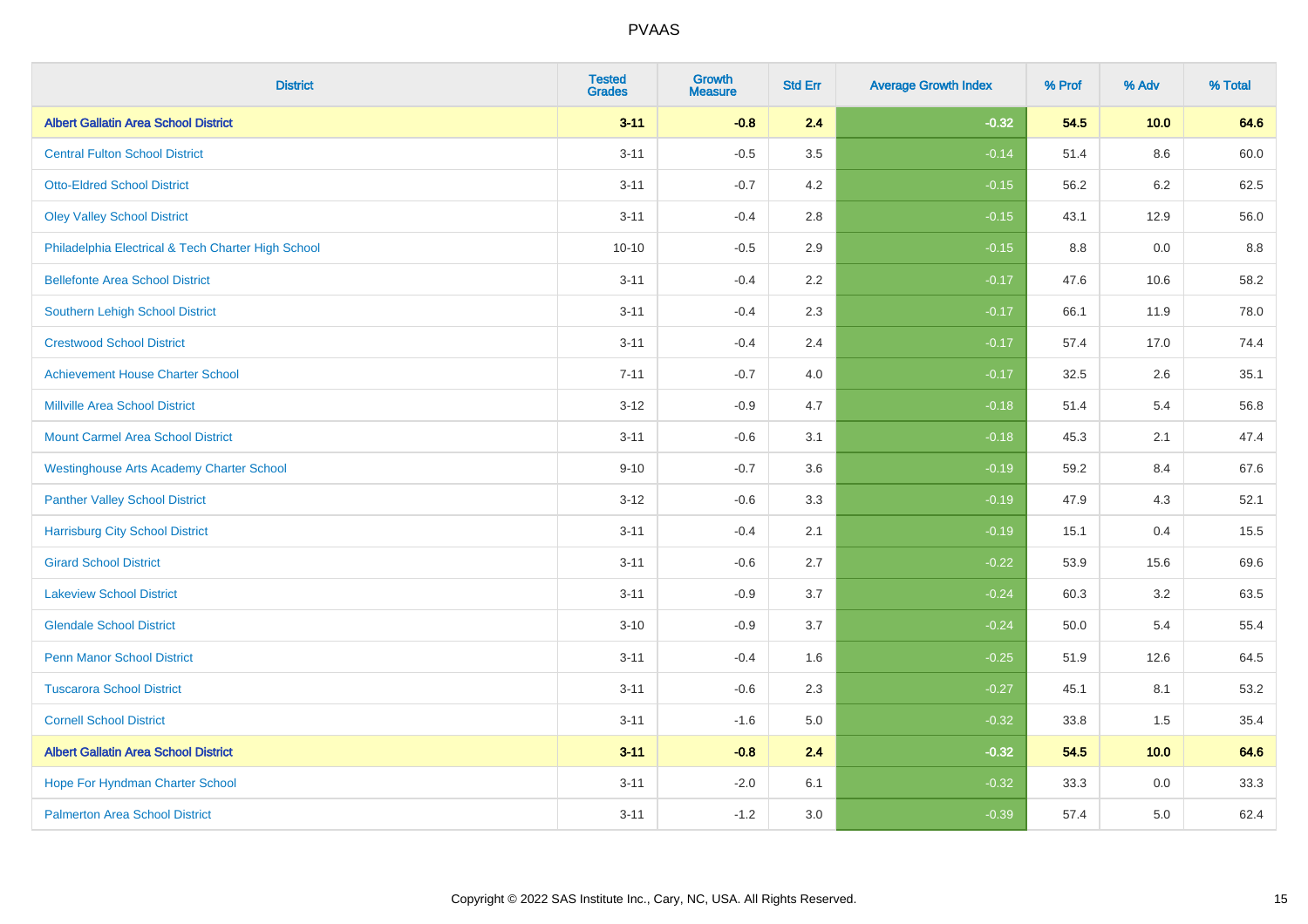| <b>District</b>                                         | <b>Tested</b><br><b>Grades</b> | <b>Growth</b><br><b>Measure</b> | <b>Std Err</b> | <b>Average Growth Index</b> | % Prof | % Adv   | % Total |
|---------------------------------------------------------|--------------------------------|---------------------------------|----------------|-----------------------------|--------|---------|---------|
| <b>Albert Gallatin Area School District</b>             | $3 - 11$                       | $-0.8$                          | 2.4            | $-0.32$                     | 54.5   | 10.0    | 64.6    |
| <b>Bellwood-Antis School District</b>                   | $3 - 10$                       | $-1.2$                          | 3.2            | $-0.39$                     | 55.1   | 10.1    | 65.2    |
| <b>Sharpsville Area School District</b>                 | $3 - 11$                       | $-1.4$                          | 3.5            | $-0.40$                     | 55.2   | 13.4    | 68.7    |
| North Schuylkill School District                        | $3 - 11$                       | $-1.0$                          | 2.4            | $-0.42$                     | 41.8   | 5.1     | 46.8    |
| <b>Bangor Area School District</b>                      | $3 - 12$                       | $-0.9$                          | 2.0            | $-0.43$                     | 44.3   | 4.7     | 49.0    |
| <b>Shaler Area School District</b>                      | $3 - 11$                       | $-0.8$                          | 1.9            | $-0.43$                     | 49.1   | 9.6     | 58.7    |
| <b>Conewago Valley School District</b>                  | $3 - 12$                       | $-0.9$                          | 2.0            | $-0.45$                     | 51.7   | 9.6     | 61.3    |
| <b>Elizabethtown Area School District</b>               | $3 - 12$                       | $-0.9$                          | 1.9            | $-0.47$                     | 50.0   | 11.2    | 61.2    |
| Center For Student Learning Charter School At Pennsbury | $6 - 12$                       | $-2.9$                          | 6.1            | $-0.47$                     | 42.9   | 0.0     | 42.9    |
| South Side Area School District                         | $3 - 11$                       | $-1.6$                          | 3.3            | $-0.48$                     | 50.0   | 6.8     | 56.8    |
| <b>Wyoming Area School District</b>                     | $3 - 10$                       | $-1.3$                          | 2.6            | $-0.50$                     | 53.8   | 10.8    | 64.6    |
| <b>Canon-Mcmillan School District</b>                   | $3 - 11$                       | $-0.8$                          | 1.6            | $-0.50$                     | 58.7   | 15.9    | 74.6    |
| <b>Central Greene School District</b>                   | $3 - 11$                       | $-1.6$                          | 2.8            | $-0.55$                     | 54.2   | 2.8     | 57.0    |
| <b>Mid Valley School District</b>                       | $3 - 10$                       | $-1.7$                          | 3.0            | $-0.55$                     | 45.1   | $7.8\,$ | 52.9    |
| <b>Manheim Township School District</b>                 | $3 - 12$                       | $-0.9$                          | 1.6            | $-0.58$                     | 53.2   | 15.5    | 68.7    |
| <b>Clarion-Limestone Area School District</b>           | $3 - 12$                       | $-2.5$                          | 4.1            | $-0.60$                     | 56.8   | 6.8     | 63.6    |
| <b>Burgettstown Area School District</b>                | $3 - 11$                       | $-2.1$                          | 3.4            | $-0.62$                     | 50.0   | 1.4     | 51.4    |
| <b>Susquehanna Community School District</b>            | $3 - 11$                       | $-2.8$                          | 4.2            | $-0.66$                     | 49.4   | 6.9     | 56.3    |
| <b>Fannett-Metal School District</b>                    | $3 - 11$                       | $-3.4$                          | 5.1            | $-0.67$                     | 38.7   | 8.1     | 46.8    |
| <b>Cheltenham School District</b>                       | $3 - 11$                       | $-1.4$                          | 2.1            | $-0.67$                     | 46.1   | 10.0    | 56.1    |
| <b>North Pocono School District</b>                     | $3 - 11$                       | $-2.3$                          | 3.4            | $-0.68$                     | 52.0   | 16.4    | 68.5    |
| Mt Lebanon School District                              | $3 - 11$                       | $-1.0$                          | 1.5            | $-0.70$                     | 61.9   | 24.0    | 85.9    |
| <b>Lehighton Area School District</b>                   | $3 - 11$                       | $-1.6$                          | 2.3            | $-0.70$                     | 51.1   | 5.6     | 56.7    |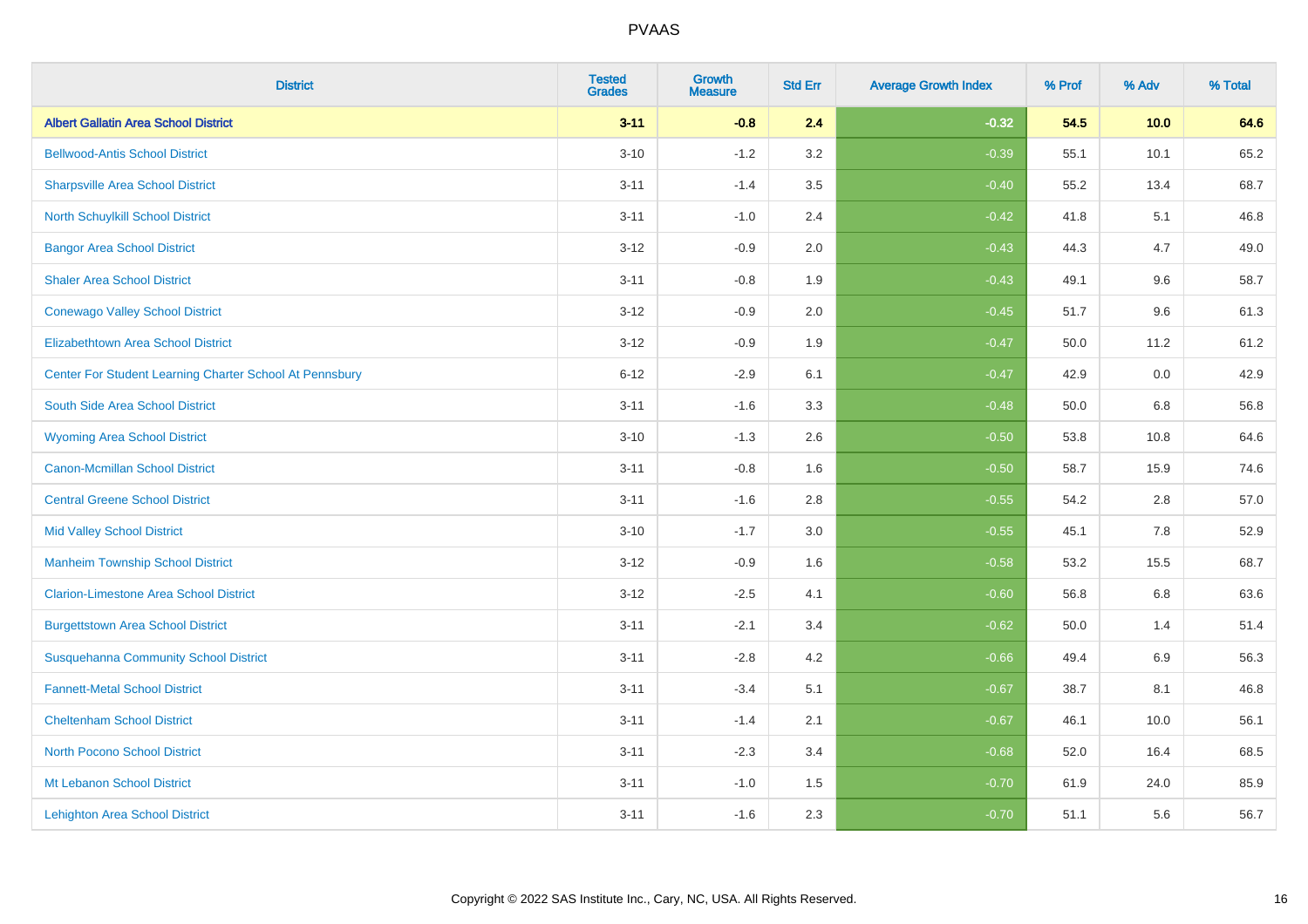| <b>District</b>                               | <b>Tested</b><br><b>Grades</b> | <b>Growth</b><br><b>Measure</b> | <b>Std Err</b> | <b>Average Growth Index</b> | % Prof | % Adv | % Total |
|-----------------------------------------------|--------------------------------|---------------------------------|----------------|-----------------------------|--------|-------|---------|
| <b>Albert Gallatin Area School District</b>   | $3 - 11$                       | $-0.8$                          | 2.4            | $-0.32$                     | 54.5   | 10.0  | 64.6    |
| Huntingdon Area School District               | $3 - 11$                       | $-2.0$                          | 2.7            | $-0.72$                     | 36.8   | 10.3  | 47.0    |
| <b>Bald Eagle Area School District</b>        | $3 - 11$                       | $-2.1$                          | 2.7            | $-0.75$                     | 48.4   | 9.4   | 57.7    |
| <b>Turkeyfoot Valley Area School District</b> | $3 - 12$                       | $-4.3$                          | 5.6            | $-0.76$                     | 22.0   | 5.1   | 27.1    |
| <b>Gillingham Charter School</b>              | $3 - 11$                       | $-4.4$                          | 5.6            | $-0.77$                     | 20.8   | 8.3   | 29.2    |
| <b>Conemaugh Valley School District</b>       | $3 - 12$                       | $-3.2$                          | 4.1            | $-0.78$                     | 48.2   | 5.6   | 53.7    |
| <b>Northeast Bradford School District</b>     | $3 - 10$                       | $-3.1$                          | 4.0            | $-0.78$                     | 33.9   | 3.4   | 37.3    |
| <b>Shenango Area School District</b>          | $3 - 11$                       | $-2.6$                          | 3.3            | $-0.79$                     | 50.6   | 13.9  | 64.6    |
| <b>Lebanon School District</b>                | $3 - 11$                       | $-1.6$                          | 1.9            | $-0.80$                     | 24.4   | 2.6   | 27.0    |
| <b>Forest Area School District</b>            | $3 - 11$                       | $-4.4$                          | 5.4            | $-0.81$                     | 36.2   | 2.1   | 38.3    |
| <b>Chartiers Valley School District</b>       | $3 - 11$                       | $-1.7$                          | 2.0            | $-0.81$                     | 54.7   | 8.4   | 63.1    |
| <b>Phoenixville Area School District</b>      | $3 - 11$                       | $-1.7$                          | 2.1            | $-0.83$                     | 59.9   | 10.6  | 70.5    |
| <b>Charleroi School District</b>              | $3 - 11$                       | $-2.6$                          | 3.0            | $-0.86$                     | 55.7   | 7.4   | 63.1    |
| <b>Montour School District</b>                | $3 - 11$                       | $-1.8$                          | 2.1            | $-0.88$                     | 61.4   | 15.1  | 76.5    |
| <b>Columbia Borough School District</b>       | $3 - 12$                       | $-3.1$                          | 3.5            | $-0.89$                     | 29.5   | 1.9   | 31.4    |
| <b>Sullivan County School District</b>        | $3 - 10$                       | $-4.0$                          | 4.4            | $-0.90$                     | 66.7   | 2.6   | 69.2    |
| <b>Austin Area School District</b>            | $3 - 11$                       | $-5.7$                          | 6.4            | $-0.90$                     | 33.3   | 5.6   | 38.9    |
| <b>Wyoming Valley West School District</b>    | $3 - 11$                       | $-2.2$                          | 2.4            | $-0.91$                     | 49.4   | 3.0   | 52.4    |
| Imhotep Institute Charter High School         | $9 - 11$                       | $-5.3$                          | 5.8            | $-0.92$                     | 25.0   | 0.0   | 25.0    |
| <b>North Hills School District</b>            | $3 - 11$                       | $-1.8$                          | 1.8            | $-0.96$                     | 59.1   | 14.1  | 73.2    |
| <b>Seneca Valley School District</b>          | $3 - 11$                       | $-1.4$                          | 1.4            | $-0.99$                     | 57.2   | 11.4  | 68.6    |
| <b>Valley Grove School District</b>           | $3 - 10$                       | $-3.7$                          | 3.7            | $-1.01$                     | 51.2   | 6.1   | 57.3    |
| <b>Lewisburg Area School District</b>         | $3 - 11$                       | $-2.7$                          | 2.6            | $-1.03$                     | 57.0   | 18.5  | 75.6    |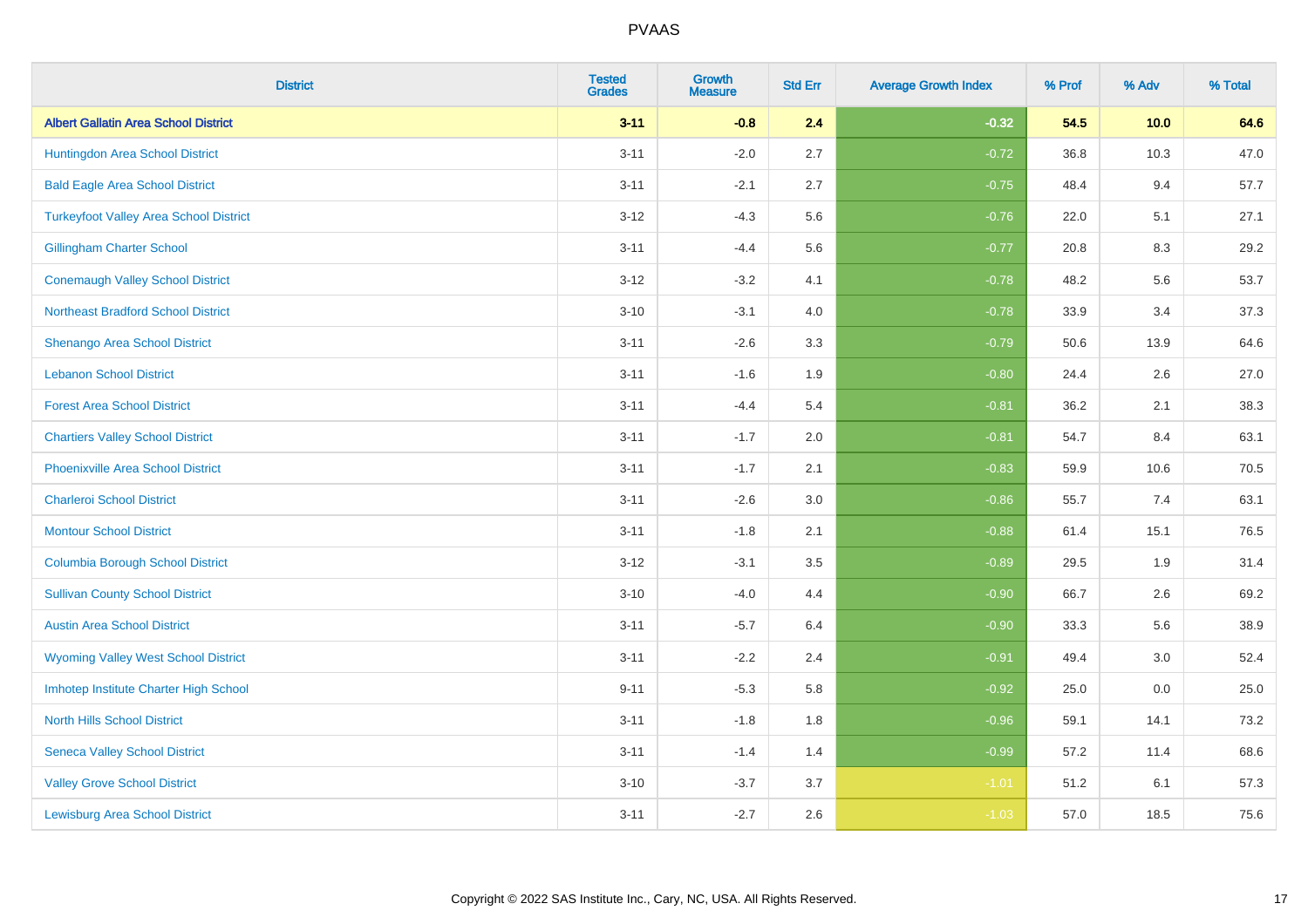| <b>District</b>                                | <b>Tested</b><br><b>Grades</b> | <b>Growth</b><br><b>Measure</b> | <b>Std Err</b> | <b>Average Growth Index</b> | % Prof | % Adv | % Total |
|------------------------------------------------|--------------------------------|---------------------------------|----------------|-----------------------------|--------|-------|---------|
| <b>Albert Gallatin Area School District</b>    | $3 - 11$                       | $-0.8$                          | 2.4            | $-0.32$                     | 54.5   | 10.0  | 64.6    |
| <b>West Greene School District</b>             | $3 - 11$                       | $-4.5$                          | 4.3            | $-1.04$                     | 36.6   | 7.3   | 43.9    |
| <b>Quaker Valley School District</b>           | $3 - 11$                       | $-2.8$                          | 2.6            | $-1.08$                     | 55.2   | 13.2  | 68.4    |
| Oil City Area School District                  | $3 - 11$                       | $-2.9$                          | 2.6            | $-1.08$                     | 44.4   | 5.8   | 50.2    |
| <b>Conemaugh Township Area School District</b> | $3 - 12$                       | $-3.7$                          | 3.4            | $-1.09$                     | 53.8   | 17.6  | 71.4    |
| <b>Riverside School District</b>               | $3 - 11$                       | $-3.2$                          | 3.0            | $-1.09$                     | 43.0   | 9.0   | 52.0    |
| Juniata Valley School District                 | $3 - 11$                       | $-3.9$                          | 3.5            | $-1.10$                     | 44.4   | 3.5   | 47.8    |
| <b>Dallas School District</b>                  | $3 - 11$                       | $-2.5$                          | 2.2            | $-1.12$                     | 54.9   | 7.6   | 62.4    |
| Jeannette City School District                 | $3 - 11$                       | $-4.3$                          | 3.8            | $-1.13$                     | 46.7   | 7.5   | 54.2    |
| <b>Antietam School District</b>                | $3 - 10$                       | $-4.3$                          | 3.8            | $-1.13$                     | 36.4   | 5.4   | 41.8    |
| <b>Kane Area School District</b>               | $3 - 10$                       | $-3.7$                          | 3.2            | $-1.17$                     | 39.5   | 9.9   | 49.4    |
| <b>Chichester School District</b>              | $3 - 11$                       | $-2.7$                          | 2.3            | $-1.17$                     | 44.6   | 6.6   | 51.2    |
| <b>Chestnut Ridge School District</b>          | $3 - 12$                       | $-3.4$                          | 2.9            | $-1.17$                     | 46.6   | 5.8   | 52.4    |
| <b>Big Beaver Falls Area School District</b>   | $3 - 11$                       | $-3.9$                          | 3.3            | $-1.18$                     | 34.1   | 3.5   | 37.6    |
| <b>Greater Johnstown School District</b>       | $3 - 11$                       | $-3.1$                          | 2.6            | $-1.19$                     | 26.1   | 0.0   | 26.1    |
| <b>Riverview School District</b>               | $3 - 11$                       | $-4.6$                          | 3.8            | $-1.20$                     | 57.9   | 15.8  | 73.7    |
| <b>Scranton School District</b>                | $3 - 12$                       | $-2.9$                          | 2.4            | $-1.22$                     | 45.6   | 3.6   | 49.1    |
| <b>Elk Lake School District</b>                | $3 - 11$                       | $-4.0$                          | 3.3            | $-1.23$                     | 46.2   | 3.3   | 49.4    |
| <b>Apollo-Ridge School District</b>            | $3 - 12$                       | $-4.7$                          | 3.7            | $-1.24$                     | 50.0   | 10.0  | 60.0    |
| <b>Troy Area School District</b>               | $3 - 10$                       | $-4.3$                          | 3.4            | $-1.26$                     | 43.2   | 5.7   | 48.9    |
| <b>Bristol Borough School District</b>         | $3 - 12$                       | $-4.3$                          | 3.4            | $-1.27$                     | 39.7   | 1.3   | 41.0    |
| <b>Shade-Central City School District</b>      | $3 - 11$                       | $-5.9$                          | 4.6            | $-1.28$                     | 27.8   | 0.0   | 27.8    |
| <b>Ellwood City Area School District</b>       | $3 - 11$                       | $-4.2$                          | 3.2            | $-1.29$                     | 54.1   | 14.1  | 68.2    |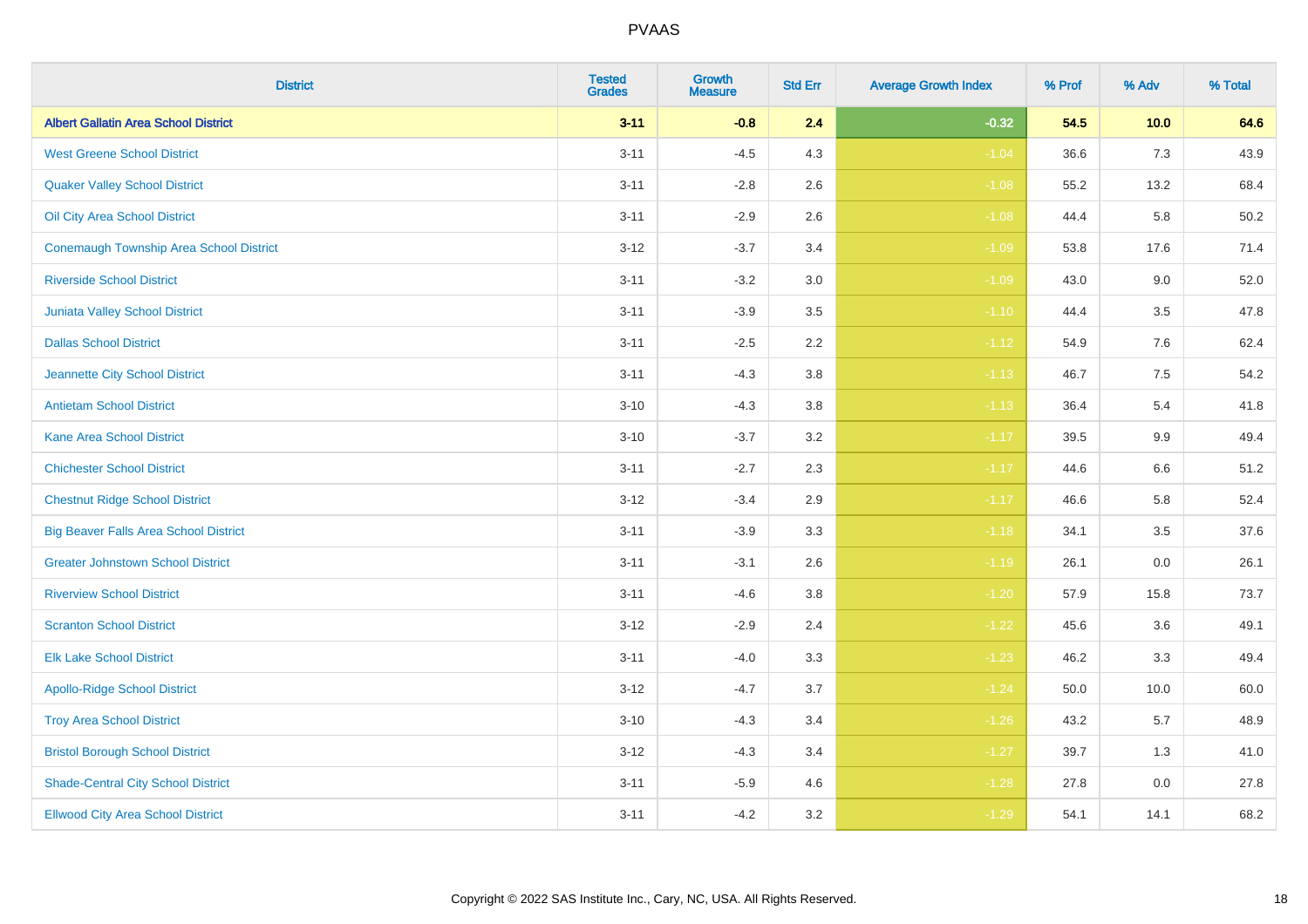| <b>District</b>                                                       | <b>Tested</b><br><b>Grades</b> | <b>Growth</b><br><b>Measure</b> | <b>Std Err</b> | <b>Average Growth Index</b> | % Prof | % Adv | % Total |
|-----------------------------------------------------------------------|--------------------------------|---------------------------------|----------------|-----------------------------|--------|-------|---------|
| <b>Albert Gallatin Area School District</b>                           | $3 - 11$                       | $-0.8$                          | 2.4            | $-0.32$                     | 54.5   | 10.0  | 64.6    |
| <b>Cambria Heights School District</b>                                | $3 - 10$                       | $-4.1$                          | 3.1            | $-1.32$                     | 51.0   | 6.0   | 57.0    |
| <b>Ferndale Area School District</b>                                  | $3 - 10$                       | $-5.8$                          | 4.3            | $-1.33$                     | 40.0   | 0.0   | 40.0    |
| <b>Greencastle-Antrim School District</b>                             | $3 - 11$                       | $-3.0$                          | 2.2            | $-1.36$                     | 62.4   | 9.9   | 72.3    |
| <b>Westmont Hilltop School District</b>                               | $3 - 11$                       | $-4.0$                          | 2.8            | $-1.40$                     | 36.3   | 13.3  | 49.6    |
| <b>Claysburg-Kimmel School District</b>                               | $3 - 11$                       | $-5.7$                          | 4.0            | $-1.42$                     | 42.9   | 8.2   | 51.0    |
| <b>MaST Community Charter School</b>                                  | $3 - 10$                       | $-4.1$                          | 2.7            | $-1.52$                     | 44.0   | 9.5   | 53.4    |
| <b>Fort Cherry School District</b>                                    | $3 - 10$                       | $-5.9$                          | 3.8            | $-1.56$                     | 55.2   | 5.2   | 60.3    |
| <b>Tri-Valley School District</b>                                     | $3 - 10$                       | $-6.4$                          | 4.1            | $-1.57$                     | 37.0   | 4.4   | 41.3    |
| Preparatory Charter School Of Mathematics, Science, Tech, And Careers | $9 - 10$                       | $-4.0$                          | 2.5            | $-1.59$                     | 15.0   | 0.0   | 15.0    |
| <b>Carbon Career &amp; Technical Institute</b>                        | $9 - 11$                       | $-5.7$                          | 3.6            | $-1.59$                     | 34.5   | $1.2$ | 35.7    |
| <b>Shamokin Area School District</b>                                  | $3 - 11$                       | $-7.7$                          | 4.8            | $-1.60$                     | 38.1   | 3.2   | 41.3    |
| <b>Fairfield Area School District</b>                                 | $3 - 11$                       | $-5.6$                          | 3.4            | $-1.66$                     | 57.9   | 4.0   | 61.8    |
| <b>Pottstown School District</b>                                      | $3 - 12$                       | $-4.0$                          | 2.4            | $-1.68$                     | 29.8   | 1.2   | 31.0    |
| <b>Twin Valley School District</b>                                    | $3 - 12$                       | $-3.6$                          | 2.1            | $-1.69$                     | 49.6   | 7.1   | 56.8    |
| <b>East Pennsboro Area School District</b>                            | $3 - 11$                       | $-4.2$                          | 2.5            | $-1.71$                     | 60.8   | 8.5   | 69.3    |
| <b>Brentwood Borough School District</b>                              | $3 - 11$                       | $-5.3$                          | 3.0            | $-1.72$                     | 52.0   | 6.1   | 58.2    |
| Perseus House Charter School Of Excellence                            | $6 - 11$                       | $-5.2$                          | 3.0            | $-1.72$                     | 16.5   | 0.0   | 16.5    |
| <b>Old Forge School District</b>                                      | $3 - 12$                       | $-5.9$                          | 3.4            | $-1.73$                     | 52.9   | 7.1   | 60.0    |
| <b>Canton Area School District</b>                                    | $3 - 11$                       | $-5.5$                          | 3.2            | $-1.75$                     | 40.7   | 2.3   | 43.0    |
| <b>Washington School District</b>                                     | $3 - 11$                       | $-4.9$                          | 2.8            | $-1.76$                     | 30.1   | 2.4   | 32.5    |
| <b>Pequea Valley School District</b>                                  | $3 - 11$                       | $-5.8$                          | 3.2            | $-1.80$                     | 39.8   | 9.1   | 48.9    |
| <b>Pittston Area School District</b>                                  | $3 - 11$                       | $-10.1$                         | 5.6            | $-1.80$                     | 38.1   | 9.5   | 47.6    |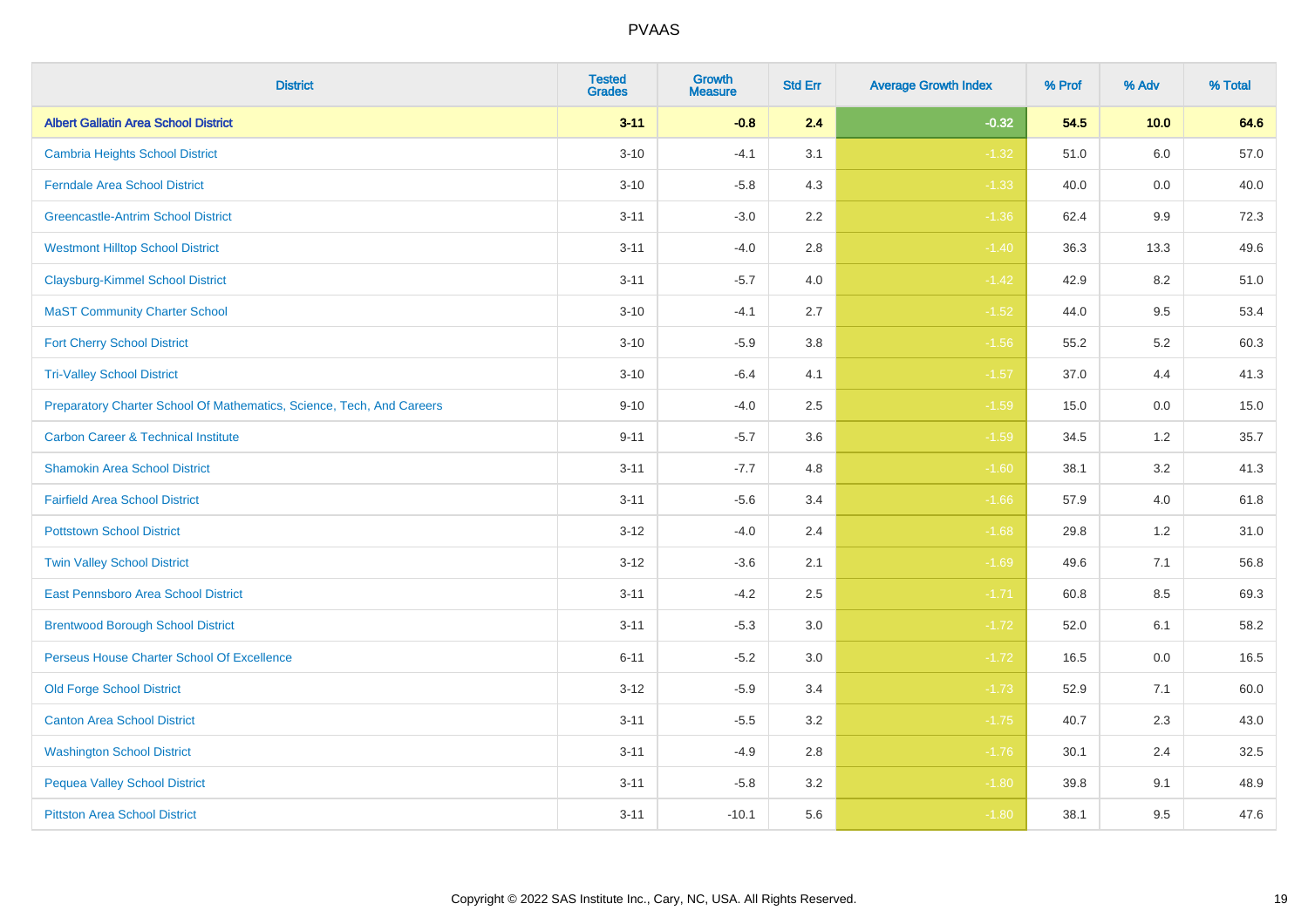| <b>District</b>                                   | <b>Tested</b><br><b>Grades</b> | <b>Growth</b><br><b>Measure</b> | <b>Std Err</b> | <b>Average Growth Index</b> | % Prof | % Adv   | % Total |
|---------------------------------------------------|--------------------------------|---------------------------------|----------------|-----------------------------|--------|---------|---------|
| <b>Albert Gallatin Area School District</b>       | $3 - 11$                       | $-0.8$                          | 2.4            | $-0.32$                     | 54.5   | 10.0    | 64.6    |
| <b>Brandywine Heights Area School District</b>    | $3 - 11$                       | $-4.9$                          | 2.7            | $-1.81$                     | 49.2   | $8.2\,$ | 57.4    |
| <b>Montrose Area School District</b>              | $3 - 10$                       | $-5.5$                          | 3.0            | $-1.82$                     | 46.7   | 5.4     | 52.2    |
| <b>Brownsville Area School District</b>           | $3 - 12$                       | $-7.2$                          | 3.9            | $-1.83$                     | 34.4   | 6.1     | 40.5    |
| <b>Central Columbia School District</b>           | $3 - 12$                       | $-4.8$                          | 2.6            | $-1.86$                     | 53.7   | 14.8    | 68.5    |
| <b>Kiski Area School District</b>                 | $3 - 11$                       | $-3.7$                          | 2.0            | $-1.86$                     | 57.4   | 10.4    | 67.8    |
| <b>East Allegheny School District</b>             | $3 - 11$                       | $-6.3$                          | 3.3            | $-1.87$                     | 31.9   | 9.7     | 41.7    |
| <b>Western Beaver County School District</b>      | $3 - 11$                       | $-7.8$                          | 4.2            | $-1.87$                     | 56.5   | 6.5     | 63.0    |
| <b>Greensburg Salem School District</b>           | $3 - 11$                       | $-4.4$                          | 2.4            | $-1.88$                     | 47.6   | 4.9     | 52.4    |
| <b>Gettysburg Area School District</b>            | $3 - 11$                       | $-4.0$                          | 2.1            | $-1.89$                     | 45.3   | 14.0    | 59.3    |
| <b>Mount Pleasant Area School District</b>        | $3 - 11$                       | $-5.0$                          | 2.6            | $-1.93$                     | 52.6   | 0.0     | 52.6    |
| <b>Somerset Area School District</b>              | $3 - 11$                       | $-4.4$                          | 2.3            | $-1.93$                     | 44.4   | 14.9    | 59.3    |
| <b>Bermudian Springs School District</b>          | $3 - 11$                       | $-5.5$                          | 2.9            | $-1.94$                     | 56.4   | 6.8     | 63.2    |
| <b>Forest City Regional School District</b>       | $3 - 12$                       | $-6.0$                          | 3.0            | $-1.96$                     | 44.1   | 0.0     | 44.1    |
| <b>Mount Union Area School District</b>           | $3 - 10$                       | $-6.1$                          | 3.1            | $-1.97$                     | 32.2   | 3.4     | 35.6    |
| <b>Upper Dauphin Area School District</b>         | $3 - 11$                       | $-6.3$                          | 3.2            | $-1.98$                     | 37.4   | 4.8     | 42.2    |
| The New Academy Charter School                    | $8 - 11$                       | $-10.4$                         | 5.2            | $-2.00$                     | 0.0    | 0.0     | $0.0\,$ |
| <b>Moshannon Valley School District</b>           | $3 - 10$                       | $-7.0$                          | 3.4            | $-2.01$                     | 48.5   | 0.0     | 48.5    |
| <b>California Area School District</b>            | $3 - 10$                       | $-7.3$                          | 3.6            | $-2.02$                     | 42.6   | 9.8     | 52.5    |
| <b>Corry Area School District</b>                 | $3 - 11$                       | $-5.3$                          | 2.6            | $-2.03$                     | 38.5   | 6.0     | 44.5    |
| Karns City Area School District                   | $3 - 11$                       | $-6.0$                          | 2.9            | $-2.03$                     | 53.1   | 8.3     | 61.5    |
| <b>Middletown Area School District</b>            | $3 - 11$                       | $-5.3$                          | 2.6            | $-2.05$                     | 46.4   | 5.3     | 51.7    |
| <b>Executive Education Academy Charter School</b> | $3 - 10$                       | $-6.5$                          | 3.1            | $-2.08$                     | 23.7   | 2.2     | 25.8    |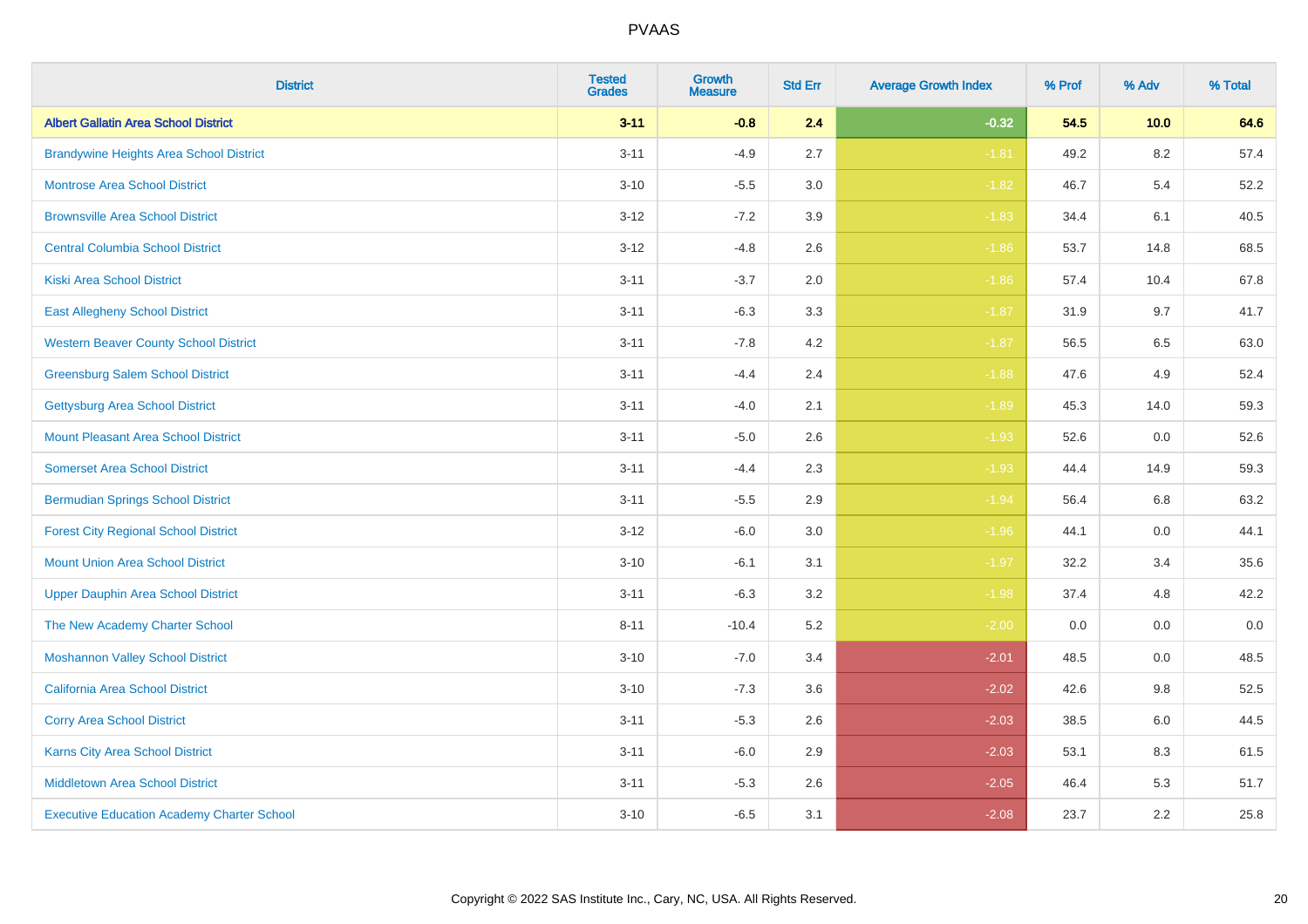| <b>District</b>                                 | <b>Tested</b><br><b>Grades</b> | <b>Growth</b><br><b>Measure</b> | <b>Std Err</b> | <b>Average Growth Index</b> | % Prof | % Adv   | % Total |
|-------------------------------------------------|--------------------------------|---------------------------------|----------------|-----------------------------|--------|---------|---------|
| <b>Albert Gallatin Area School District</b>     | $3 - 11$                       | $-0.8$                          | 2.4            | $-0.32$                     | 54.5   | 10.0    | 64.6    |
| <b>Williams Valley School District</b>          | $3 - 11$                       | $-7.3$                          | 3.4            | $-2.13$                     | 23.2   | 0.0     | 23.2    |
| <b>Aliquippa School District</b>                | $3 - 11$                       | $-9.0$                          | 4.2            | $-2.14$                     | 11.0   | 0.0     | 11.0    |
| <b>Crawford Central School District</b>         | $3 - 11$                       | $-4.7$                          | 2.2            | $-2.15$                     | 40.6   | 10.5    | 51.1    |
| Susquehanna Township School District            | $3 - 12$                       | $-5.8$                          | 2.7            | $-2.17$                     | 36.0   | 5.6     | 41.6    |
| <b>Perkiomen Valley School District</b>         | $3 - 11$                       | $-3.5$                          | 1.6            | $-2.18$                     | 53.8   | 13.4    | 67.2    |
| <b>Benton Area School District</b>              | $3 - 10$                       | $-9.7$                          | 4.5            | $-2.18$                     | 43.2   | 5.4     | 48.6    |
| Jim Thorpe Area School District                 | $3 - 11$                       | $-5.8$                          | 2.7            | $-2.19$                     | 33.3   | 7.4     | 40.7    |
| <b>Keystone Education Center Charter School</b> | $3 - 12$                       | $-12.9$                         | 5.9            | $-2.19$                     | 28.0   | 0.0     | 28.0    |
| <b>Muncy School District</b>                    | $3 - 11$                       | $-8.1$                          | 3.7            | $-2.21$                     | 42.0   | 3.8     | 45.8    |
| <b>West Middlesex Area School District</b>      | $3 - 10$                       | $-8.4$                          | 3.8            | $-2.21$                     | 34.9   | 2.8     | 37.6    |
| <b>York Co School Of Technology</b>             | $9 - 12$                       | $-3.8$                          | 1.7            | $-2.22$                     | 39.1   | 5.6     | 44.7    |
| <b>East Lycoming School District</b>            | $3 - 11$                       | $-6.0$                          | 2.7            | $-2.24$                     | 48.3   | 4.2     | 52.5    |
| <b>Windber Area School District</b>             | $3 - 11$                       | $-7.2$                          | 3.2            | $-2.24$                     | 55.4   | 7.2     | 62.6    |
| <b>Portage Area School District</b>             | $3 - 10$                       | $-8.1$                          | 3.6            | $-2.26$                     | 40.6   | 9.4     | 50.0    |
| <b>Oxford Area School District</b>              | $3 - 11$                       | $-4.3$                          | 1.9            | $-2.26$                     | 41.3   | $8.0\,$ | 49.3    |
| <b>Juniata County School District</b>           | $3 - 12$                       | $-4.9$                          | 2.1            | $-2.26$                     | 38.5   | 2.9     | 41.4    |
| <b>Indiana Area School District</b>             | $3 - 11$                       | $-5.3$                          | 2.3            | $-2.28$                     | 47.6   | 18.4    | 66.1    |
| South Williamsport Area School District         | $3 - 10$                       | $-5.7$                          | 2.5            | $-2.30$                     | 45.5   | 4.5     | 50.0    |
| Salisbury-Elk Lick School District              | $3 - 11$                       | $-13.5$                         | 5.9            | $-2.30$                     | 27.8   | 0.0     | 27.8    |
| <b>Upper Moreland Township School District</b>  | $3 - 11$                       | $-5.0$                          | 2.2            | $-2.31$                     | 57.9   | 4.0     | 61.9    |
| <b>Southmoreland School District</b>            | $3 - 11$                       | $-8.3$                          | 3.6            | $-2.32$                     | 56.8   | 7.2     | 64.0    |
| La Academia Partnership Charter School          | $6 - 11$                       | $-11.0$                         | 4.7            | $-2.34$                     | 6.8    | 0.0     | 6.8     |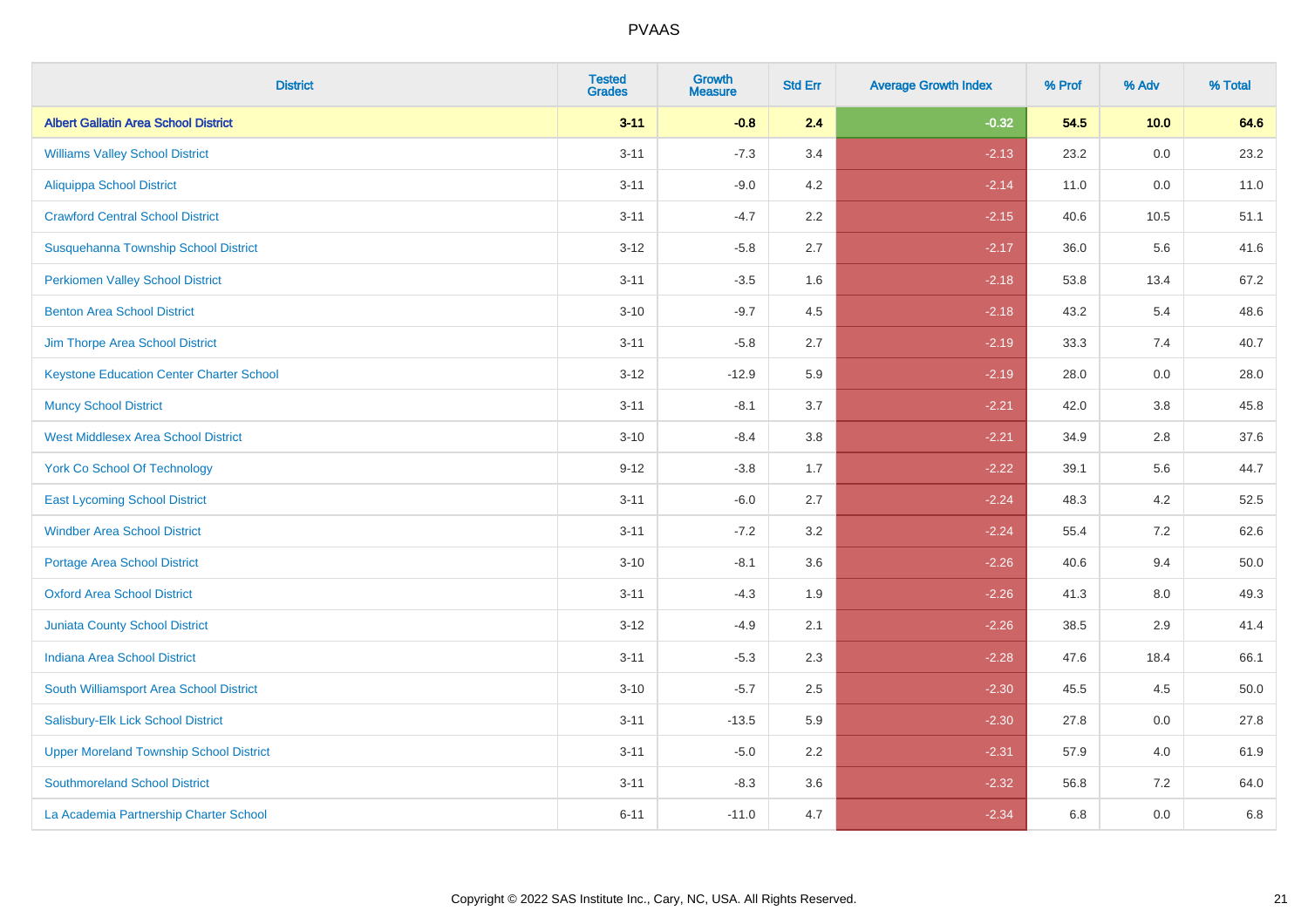| <b>District</b>                               | <b>Tested</b><br><b>Grades</b> | <b>Growth</b><br><b>Measure</b> | <b>Std Err</b> | <b>Average Growth Index</b> | % Prof | % Adv   | % Total |
|-----------------------------------------------|--------------------------------|---------------------------------|----------------|-----------------------------|--------|---------|---------|
| <b>Albert Gallatin Area School District</b>   | $3 - 11$                       | $-0.8$                          | 2.4            | $-0.32$                     | 54.5   | 10.0    | 64.6    |
| Jefferson-Morgan School District              | $3 - 10$                       | $-9.9$                          | 4.2            | $-2.35$                     | 43.8   | 4.2     | 47.9    |
| <b>Freedom Area School District</b>           | $3 - 11$                       | $-7.1$                          | 3.0            | $-2.37$                     | 43.8   | 4.2     | 47.9    |
| <b>Universal Audenried Charter School</b>     | $9 - 11$                       | $-5.8$                          | 2.4            | $-2.40$                     | 14.6   | 0.0     | 14.6    |
| <b>Chartiers-Houston School District</b>      | $3 - 10$                       | $-8.6$                          | 3.5            | $-2.41$                     | 59.7   | 4.5     | 64.2    |
| <b>Farrell Area School District</b>           | $3 - 11$                       | $-10.4$                         | 4.3            | $-2.41$                     | 19.0   | 0.0     | 19.0    |
| <b>Yough School District</b>                  | $3 - 10$                       | $-6.6$                          | 2.7            | $-2.43$                     | 50.8   | 4.0     | 54.8    |
| <b>Innovative Arts Academy Charter School</b> | $6 - 11$                       | $-9.1$                          | 3.7            | $-2.44$                     | 9.5    | 0.0     | 9.5     |
| <b>Mohawk Area School District</b>            | $3 - 11$                       | $-7.5$                          | 3.1            | $-2.45$                     | 49.4   | 11.0    | 60.4    |
| <b>Sugar Valley Rural Charter School</b>      | $3 - 11$                       | $-11.0$                         | 4.5            | $-2.46$                     | 14.9   | 0.0     | 14.9    |
| <b>Keystone Central School District</b>       | $3 - 11$                       | $-5.1$                          | 2.0            | $-2.46$                     | 44.7   | 4.6     | 49.4    |
| <b>Mahanoy Area School District</b>           | $3 - 10$                       | $-9.0$                          | 3.6            | $-2.49$                     | 26.2   | 1.6     | 27.9    |
| <b>North Star School District</b>             | $3 - 11$                       | $-8.7$                          | $3.5\,$        | $-2.51$                     | 47.8   | $6.0\,$ | 53.7    |
| <b>Slippery Rock Area School District</b>     | $3 - 11$                       | $-6.3$                          | 2.5            | $-2.51$                     | 56.2   | 9.5     | 65.7    |
| <b>Blue Mountain School District</b>          | $3 - 10$                       | $-5.8$                          | 2.3            | $-2.56$                     | 46.6   | 8.5     | 55.1    |
| <b>Northwest Area School District</b>         | $3 - 10$                       | $-10.0$                         | 3.8            | $-2.59$                     | 34.6   | $7.3$   | 41.8    |
| <b>Coatesville Area School District</b>       | $3 - 11$                       | $-4.4$                          | 1.7            | $-2.62$                     | 36.3   | 4.2     | 40.5    |
| <b>Dunmore School District</b>                | $3 - 11$                       | $-7.7$                          | 2.9            | $-2.62$                     | 34.0   | 7.2     | 41.2    |
| Northern Tioga School District                | $3 - 12$                       | $-7.5$                          | 2.8            | $-2.64$                     | 54.0   | 1.2     | 55.2    |
| <b>New Castle Area School District</b>        | $3-12$                         | $-6.4$                          | 2.4            | $-2.66$                     | 32.5   | 4.3     | 36.8    |
| <b>Pine Grove Area School District</b>        | $3 - 11$                       | $-7.7$                          | 2.9            | $-2.66$                     | 42.3   | 7.7     | 50.0    |
| <b>Harbor Creek School District</b>           | $3 - 11$                       | $-7.1$                          | 2.7            | $-2.67$                     | 48.8   | 15.2    | 64.0    |
| <b>Blairsville-Saltsburg School District</b>  | $3 - 11$                       | $-8.0$                          | 3.0            | $-2.68$                     | 37.3   | 7.0     | 44.3    |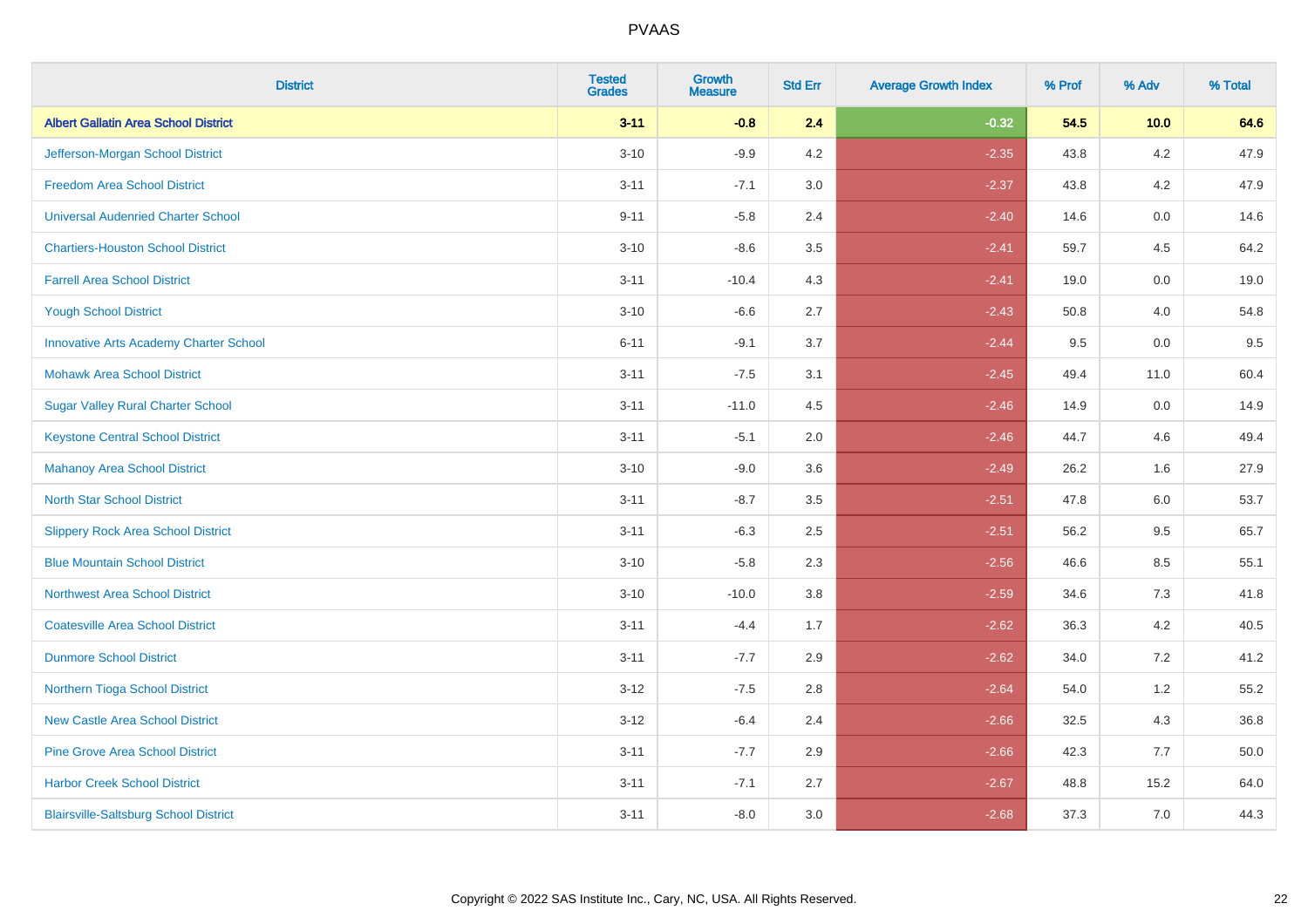| <b>District</b>                             | <b>Tested</b><br><b>Grades</b> | <b>Growth</b><br><b>Measure</b> | <b>Std Err</b> | <b>Average Growth Index</b> | % Prof | % Adv | % Total |
|---------------------------------------------|--------------------------------|---------------------------------|----------------|-----------------------------|--------|-------|---------|
| <b>Albert Gallatin Area School District</b> | $3 - 11$                       | $-0.8$                          | 2.4            | $-0.32$                     | 54.5   | 10.0  | 64.6    |
| <b>South Allegheny School District</b>      | $3 - 11$                       | $-8.8$                          | 3.2            | $-2.70$                     | 40.5   | 0.0   | 40.5    |
| <b>Quakertown Community School District</b> | $3 - 12$                       | $-4.4$                          | 1.6            | $-2.70$                     | 56.5   | 10.0  | 66.6    |
| <b>Trinity Area School District</b>         | $3 - 11$                       | $-5.4$                          | 2.0            | $-2.71$                     | 48.3   | 11.8  | 60.1    |
| <b>Propel Charter School-Montour</b>        | $3 - 10$                       | $-10.7$                         | 3.9            | $-2.71$                     | 13.7   | 0.0   | 13.7    |
| <b>Forest Hills School District</b>         | $3 - 11$                       | $-7.3$                          | 2.7            | $-2.74$                     | 41.1   | 13.7  | 54.8    |
| <b>Highlands School District</b>            | $3 - 11$                       | $-7.4$                          | 2.7            | $-2.76$                     | 44.4   | 3.7   | 48.2    |
| <b>Redbank Valley School District</b>       | $3 - 11$                       | $-9.5$                          | 3.4            | $-2.77$                     | 31.5   | 4.9   | 36.4    |
| <b>Carlisle Area School District</b>        | $3 - 11$                       | $-5.3$                          | 1.9            | $-2.81$                     | 54.0   | 6.3   | 60.3    |
| <b>Carmichaels Area School District</b>     | $3 - 10$                       | $-9.3$                          | 3.3            | $-2.81$                     | 35.1   | 1.4   | 36.5    |
| Nazareth Area School District               | $3 - 11$                       | $-4.7$                          | 1.7            | $-2.82$                     | 59.2   | 9.9   | 69.0    |
| <b>Northern Potter School District</b>      | $3 - 12$                       | $-13.1$                         | 4.6            | $-2.84$                     | 37.5   | 0.0   | 37.5    |
| <b>Propel Charter School-Homestead</b>      | $3 - 11$                       | $-11.7$                         | 4.1            | $-2.84$                     | 15.9   | 0.0   | 15.9    |
| <b>Union City Area School District</b>      | $3-12$                         | $-10.2$                         | 3.6            | $-2.87$                     | 42.9   | 3.2   | 46.0    |
| <b>Rochester Area School District</b>       | $3 - 11$                       | $-13.2$                         | 4.6            | $-2.89$                     | 19.5   | 1.3   | 20.8    |
| <b>Conneaut School District</b>             | $3 - 12$                       | $-7.5$                          | 2.6            | $-2.91$                     | 38.4   | 7.4   | 45.8    |
| <b>Easton Area School District</b>          | $3 - 12$                       | $-4.1$                          | 1.4            | $-2.91$                     | 39.9   | 4.0   | 43.9    |
| <b>Penn Hills School District</b>           | $3 - 11$                       | $-7.6$                          | 2.6            | $-2.94$                     | 33.1   | 0.7   | 33.8    |
| <b>North East School District</b>           | $3 - 11$                       | $-9.3$                          | 3.1            | $-3.02$                     | 62.6   | 14.4  | 77.0    |
| <b>Pittsburgh School District</b>           | $3 - 11$                       | $-3.3$                          | 1.1            | $-3.04$                     | 33.9   | 8.2   | 42.1    |
| Philadelphia Academy Charter School         | $3 - 11$                       | $-8.9$                          | 2.9            | $-3.04$                     | 50.5   | 2.9   | 53.4    |
| <b>Palisades School District</b>            | $3 - 11$                       | $-8.7$                          | 2.8            | $-3.06$                     | 53.8   | 6.7   | 60.5    |
| <b>Dubois Area School District</b>          | $3 - 11$                       | $-6.2$                          | 2.0            | $-3.07$                     | 50.9   | 13.4  | 64.3    |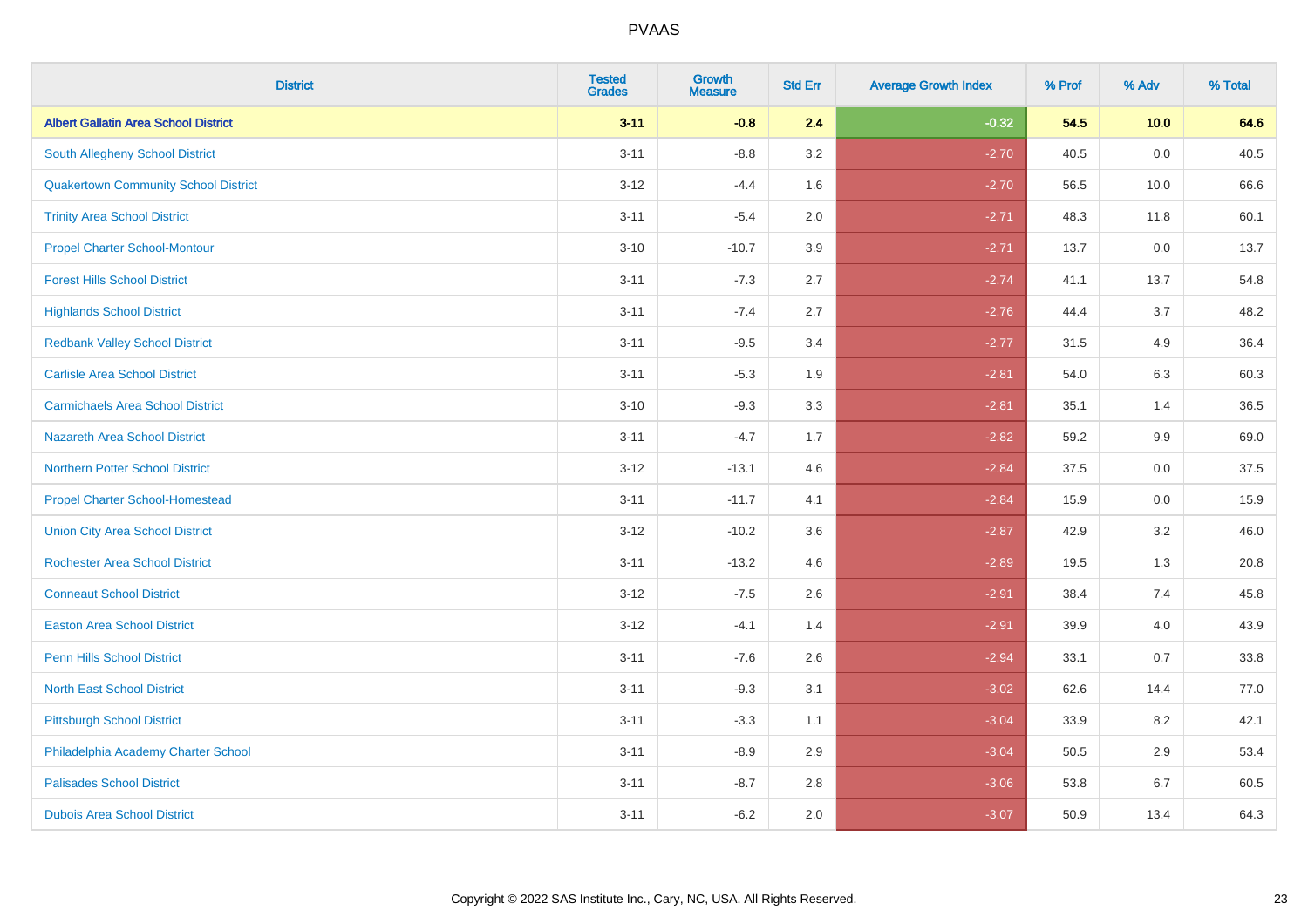| <b>District</b>                               | <b>Tested</b><br><b>Grades</b> | Growth<br><b>Measure</b> | <b>Std Err</b> | <b>Average Growth Index</b> | % Prof | % Adv   | % Total |
|-----------------------------------------------|--------------------------------|--------------------------|----------------|-----------------------------|--------|---------|---------|
| <b>Albert Gallatin Area School District</b>   | $3 - 11$                       | $-0.8$                   | 2.4            | $-0.32$                     | 54.5   | 10.0    | 64.6    |
| <b>Wallenpaupack Area School District</b>     | $3 - 11$                       | $-7.1$                   | 2.3            | $-3.09$                     | 40.8   | 2.4     | 43.1    |
| <b>Boyertown Area School District</b>         | $3 - 11$                       | $-4.7$                   | 1.5            | $-3.17$                     | 55.2   | 11.3    | 66.5    |
| <b>Waynesboro Area School District</b>        | $3 - 12$                       | $-6.1$                   | 1.9            | $-3.20$                     | 50.0   | 6.8     | 56.8    |
| <b>Tamaqua Area School District</b>           | $3 - 12$                       | $-8.2$                   | 2.5            | $-3.24$                     | 44.5   | 1.9     | 46.4    |
| Maritime Academy Charter School               | $3 - 10$                       | $-11.4$                  | 3.5            | $-3.29$                     | 15.2   | $0.0\,$ | 15.2    |
| <b>Neshannock Township School District</b>    | $3 - 10$                       | $-9.7$                   | 2.9            | $-3.34$                     | 62.4   | 5.6     | 67.9    |
| <b>Steelton-Highspire School District</b>     | $3 - 11$                       | $-11.8$                  | 3.5            | $-3.40$                     | 14.5   | 0.0     | 14.5    |
| <b>Elizabeth Forward School District</b>      | $3 - 11$                       | $-8.4$                   | 2.4            | $-3.41$                     | 51.7   | 4.0     | 55.7    |
| <b>Interboro School District</b>              | $3 - 12$                       | $-7.3$                   | 2.1            | $-3.43$                     | 46.6   | 4.8     | 51.4    |
| <b>Williamsburg Community School District</b> | $3 - 11$                       | $-14.3$                  | 4.1            | $-3.48$                     | 28.3   | 0.0     | 28.3    |
| <b>Penn-Delco School District</b>             | $3 - 11$                       | $-6.8$                   | 1.9            | $-3.51$                     | 46.6   | 3.2     | 49.8    |
| <b>Milton Area School District</b>            | $3 - 11$                       | $-8.7$                   | 2.5            | $-3.52$                     | 45.4   | 6.9     | 52.3    |
| <b>Moniteau School District</b>               | $3 - 11$                       | $-11.8$                  | 3.3            | $-3.56$                     | 50.0   | 6.3     | 56.3    |
| <b>Clearfield Area School District</b>        | $3 - 10$                       | $-9.4$                   | 2.6            | $-3.56$                     | 43.0   | 3.1     | 46.1    |
| <b>Ridgway Area School District</b>           | $3 - 11$                       | $-14.5$                  | 4.1            | $-3.56$                     | 49.0   | 9.8     | 58.8    |
| <b>Berwick Area School District</b>           | $3 - 11$                       | $-9.3$                   | 2.6            | $-3.59$                     | 42.1   | 5.5     | 47.6    |
| Johnsonburg Area School District              | $3 - 11$                       | $-14.1$                  | 3.9            | $-3.62$                     | 54.0   | 4.6     | 58.6    |
| Propel Charter School - Braddock Hills        | $3 - 11$                       | $-13.6$                  | 3.6            | $-3.81$                     | 9.7    | 1.6     | 11.3    |
| Northern Lehigh School District               | $3 - 12$                       | $-10.4$                  | 2.7            | $-3.82$                     | 28.0   | 9.3     | 37.3    |
| <b>Bradford Area School District</b>          | $3 - 12$                       | $-9.3$                   | 2.4            | $-3.87$                     | 45.8   | 8.3     | 54.2    |
| <b>Marion Center Area School District</b>     | $3 - 10$                       | $-12.0$                  | 3.1            | $-3.87$                     | 33.7   | 1.1     | 34.8    |
| <b>Minersville Area School District</b>       | $3 - 11$                       | $-14.4$                  | 3.7            | $-3.90$                     | 39.3   | 3.3     | 42.6    |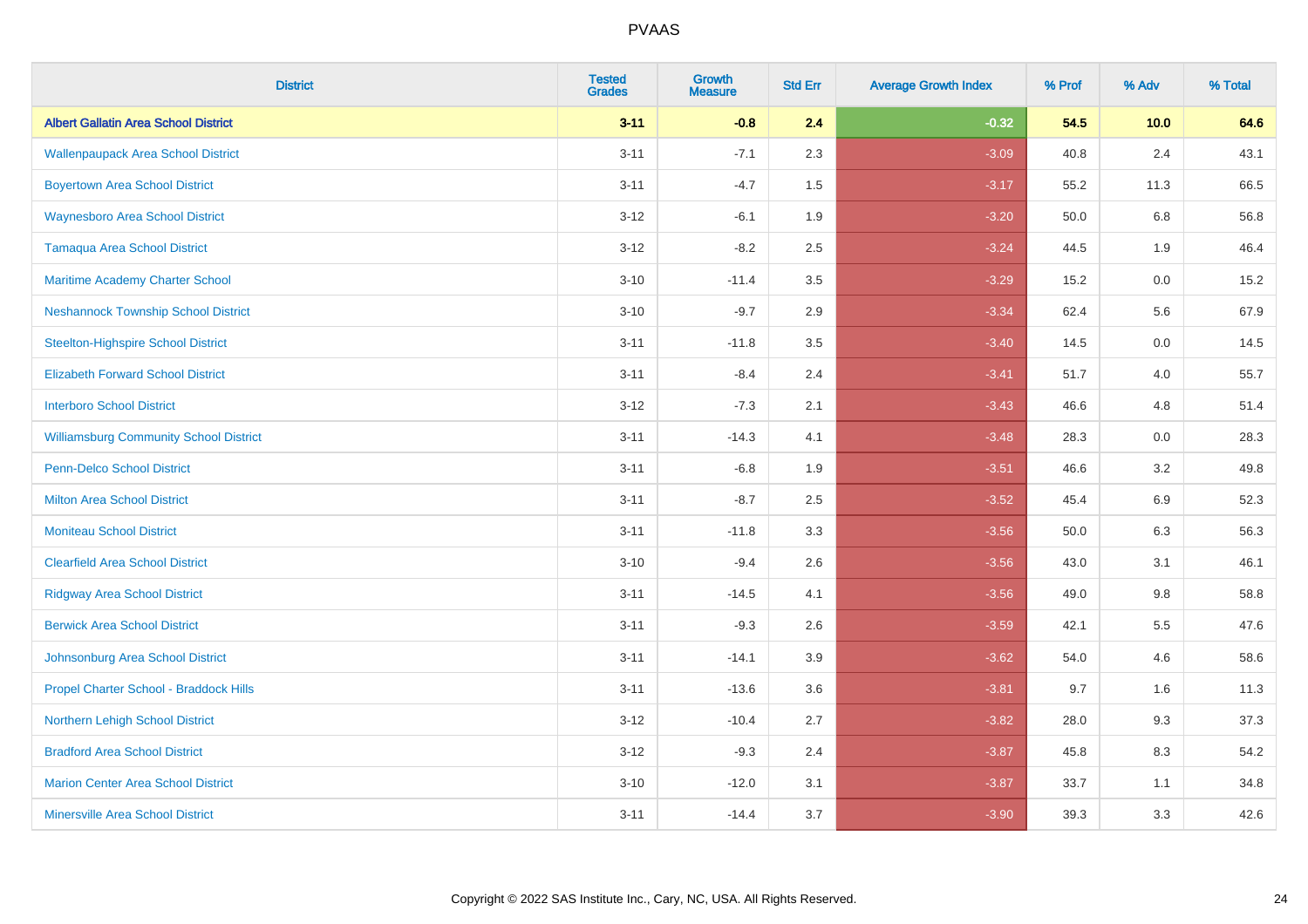| <b>District</b>                                | <b>Tested</b><br><b>Grades</b> | <b>Growth</b><br><b>Measure</b> | <b>Std Err</b> | <b>Average Growth Index</b> | % Prof | % Adv   | % Total |
|------------------------------------------------|--------------------------------|---------------------------------|----------------|-----------------------------|--------|---------|---------|
| <b>Albert Gallatin Area School District</b>    | $3 - 11$                       | $-0.8$                          | 2.4            | $-0.32$                     | 54.5   | 10.0    | 64.6    |
| Southern Huntingdon County School District     | $3 - 11$                       | $-12.9$                         | 3.2            | $-3.98$                     | 32.5   | 2.5     | 35.0    |
| <b>Big Spring School District</b>              | $3 - 11$                       | $-9.8$                          | 2.4            | $-4.00$                     | 38.6   | 8.9     | 47.5    |
| Catasauqua Area School District                | $3 - 12$                       | $-12.1$                         | 3.0            | $-4.00$                     | 36.8   | $7.6\,$ | 44.3    |
| <b>Avonworth School District</b>               | $3 - 10$                       | $-12.6$                         | 3.1            | $-4.01$                     | 59.8   | 4.6     | 64.4    |
| <b>Wellsboro Area School District</b>          | $3 - 11$                       | $-12.4$                         | 3.0            | $-4.11$                     | 49.2   | 11.9    | 61.1    |
| <b>Columbia-Montour AVTS</b>                   | $9 - 10$                       | $-12.5$                         | 3.0            | $-4.16$                     | 22.3   | 0.6     | 22.9    |
| Jefferson County-Dubois AVTS                   | $9 - 11$                       | $-16.2$                         | 3.9            | $-4.16$                     | 23.0   | 0.0     | 23.0    |
| <b>West Mifflin Area School District</b>       | $3 - 12$                       | $-12.3$                         | 2.9            | $-4.22$                     | 39.7   | 10.3    | 50.0    |
| <b>South Park School District</b>              | $3 - 11$                       | $-11.3$                         | 2.7            | $-4.23$                     | 53.5   | 13.7    | 67.3    |
| Southern Tioga School District                 | $3 - 11$                       | $-11.5$                         | 2.7            | $-4.25$                     | 47.8   | 6.4     | 54.3    |
| <b>Butler Area School District</b>             | $3 - 11$                       | $-6.5$                          | 1.5            | $-4.26$                     | 42.5   | 9.4     | 51.9    |
| <b>Lampeter-Strasburg School District</b>      | $3 - 12$                       | $-8.6$                          | 2.0            | $-4.33$                     | 55.1   | 9.8     | 64.8    |
| <b>Annville-Cleona School District</b>         | $3 - 12$                       | $-12.1$                         | 2.7            | $-4.46$                     | 34.9   | $7.8\,$ | 42.6    |
| <b>Penns Manor Area School District</b>        | $3 - 12$                       | $-17.0$                         | 3.7            | $-4.52$                     | 29.7   | 3.1     | 32.8    |
| <b>Riverside Beaver County School District</b> | $3 - 11$                       | $-14.0$                         | 3.0            | $-4.64$                     | 49.4   | 8.8     | 58.2    |
| <b>Frazier School District</b>                 | $3 - 11$                       | $-17.2$                         | 3.7            | $-4.70$                     | 37.1   | 1.6     | 38.7    |
| <b>Tulpehocken Area School District</b>        | $3 - 12$                       | $-13.7$                         | 2.8            | $-4.81$                     | 36.7   | 2.8     | 39.4    |
| <b>Tacony Academy Charter School</b>           | $3 - 11$                       | $-14.7$                         | 3.0            | $-4.82$                     | 22.4   | 1.8     | 24.1    |
| <b>Bucks County Technical High School</b>      | $9 - 10$                       | $-12.0$                         | 2.5            | $-4.84$                     | 35.9   | 3.2     | 39.2    |
| Schuylkill Haven Area School District          | $3 - 11$                       | $-15.3$                         | 3.1            | $-4.87$                     | 49.7   | 2.4     | 52.1    |
| Southern Columbia Area School District         | $3 - 11$                       | $-14.6$                         | 3.0            | $-4.92$                     | 55.0   | 4.0     | 59.0    |
| <b>Titusville Area School District</b>         | $3 - 11$                       | $-13.2$                         | 2.6            | $-4.99$                     | 43.2   | 4.8     | 48.0    |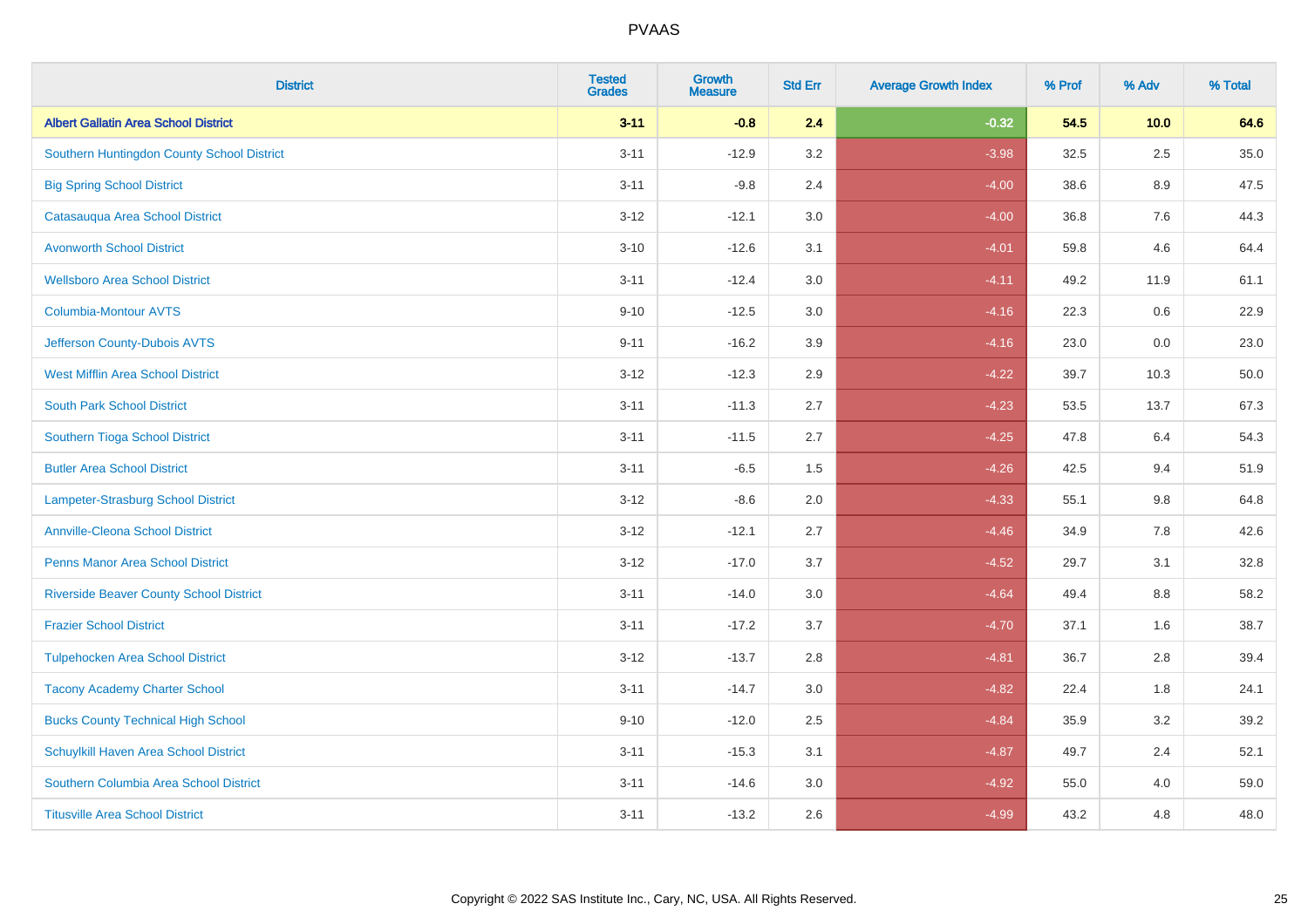| <b>District</b>                              | <b>Tested</b><br><b>Grades</b> | <b>Growth</b><br><b>Measure</b> | <b>Std Err</b> | <b>Average Growth Index</b> | % Prof | % Adv   | % Total |
|----------------------------------------------|--------------------------------|---------------------------------|----------------|-----------------------------|--------|---------|---------|
| <b>Albert Gallatin Area School District</b>  | $3 - 11$                       | $-0.8$                          | 2.4            | $-0.32$                     | 54.5   | 10.0    | 64.6    |
| <b>Plum Borough School District</b>          | $3 - 11$                       | $-11.3$                         | 2.2            | $-5.19$                     | 51.1   | 9.0     | 60.1    |
| <b>Mastery Charter School - Gratz Campus</b> | $7 - 10$                       | $-23.9$                         | 4.5            | $-5.29$                     | 2.9    | 0.0     | 2.9     |
| Southern Fulton School District              | $3 - 11$                       | $-23.7$                         | 4.4            | $-5.37$                     | 34.2   | 10.5    | 44.7    |
| <b>Exeter Township School District</b>       | $3 - 11$                       | $-10.4$                         | 1.9            | $-5.44$                     | 50.6   | 2.7     | 53.3    |
| <b>Solanco School District</b>               | $3 - 11$                       | $-11.0$                         | 2.0            | $-5.55$                     | 41.6   | 4.5     | 46.1    |
| <b>Springfield Township School District</b>  | $3 - 11$                       | $-18.9$                         | 3.2            | $-5.88$                     | 62.6   | 3.6     | 66.3    |
| <b>Abington School District</b>              | $3 - 10$                       | $-11.5$                         | 1.9            | $-6.00$                     | 56.2   | 11.6    | 67.8    |
| <b>Ringgold School District</b>              | $3 - 11$                       | $-14.7$                         | 2.4            | $-6.04$                     | 41.5   | 7.9     | 49.4    |
| <b>Lawrence County CTC</b>                   | $10 - 11$                      | $-21.7$                         | 3.6            | $-6.05$                     | 19.8   | 0.0     | 19.8    |
| Lackawanna Trail School District             | $3 - 10$                       | $-21.7$                         | 3.5            | $-6.20$                     | 38.5   | 1.5     | 40.0    |
| Mifflinburg Area School District             | $3 - 11$                       | $-15.8$                         | 2.5            | $-6.30$                     | 42.4   | 4.0     | 46.4    |
| <b>Curwensville Area School District</b>     | $3 - 11$                       | $-27.9$                         | 4.1            | $-6.72$                     | 42.5   | 4.1     | 46.6    |
| <b>Bristol Township School District</b>      | $3 - 11$                       | $-13.9$                         | 2.0            | $-7.05$                     | 31.0   | 3.7     | 34.7    |
| <b>Northwestern School District</b>          | $3 - 11$                       | $-24.9$                         | 3.5            | $-7.13$                     | 42.6   | 2.9     | 45.6    |
| <b>Chambersburg Area School District</b>     | $3 - 11$                       | $-9.5$                          | 1.3            | $-7.20$                     | 42.7   | $8.6\,$ | 51.4    |
| Philipsburg-Osceola Area School District     | $3 - 11$                       | $-24.8$                         | 3.3            | $-7.43$                     | 19.7   | 2.6     | 22.4    |
| Hatboro-Horsham School District              | $3 - 11$                       | $-12.8$                         | 1.7            | $-7.47$                     | 45.6   | 7.2     | 52.8    |
| <b>Owen J Roberts School District</b>        | $3 - 11$                       | $-12.3$                         | 1.6            | $-7.61$                     | 57.0   | 11.9    | 69.0    |
| <b>Norristown Area School District</b>       | $3 - 12$                       | $-12.8$                         | 1.6            | $-7.98$                     | 23.5   | 2.3     | 25.7    |
| <b>West Side CTC</b>                         | $9 - 10$                       | $-37.4$                         | 4.3            | $-8.64$                     | 8.8    | 0.0     | 8.8     |
| <b>Shikellamy School District</b>            | $3 - 10$                       | $-22.3$                         | 2.5            | $-8.92$                     | 33.3   | 6.1     | 39.5    |
| <b>Erie City School District</b>             | $3 - 12$                       | $-14.5$                         | 1.6            | $-9.26$                     | 25.4   | 3.0     | 28.4    |